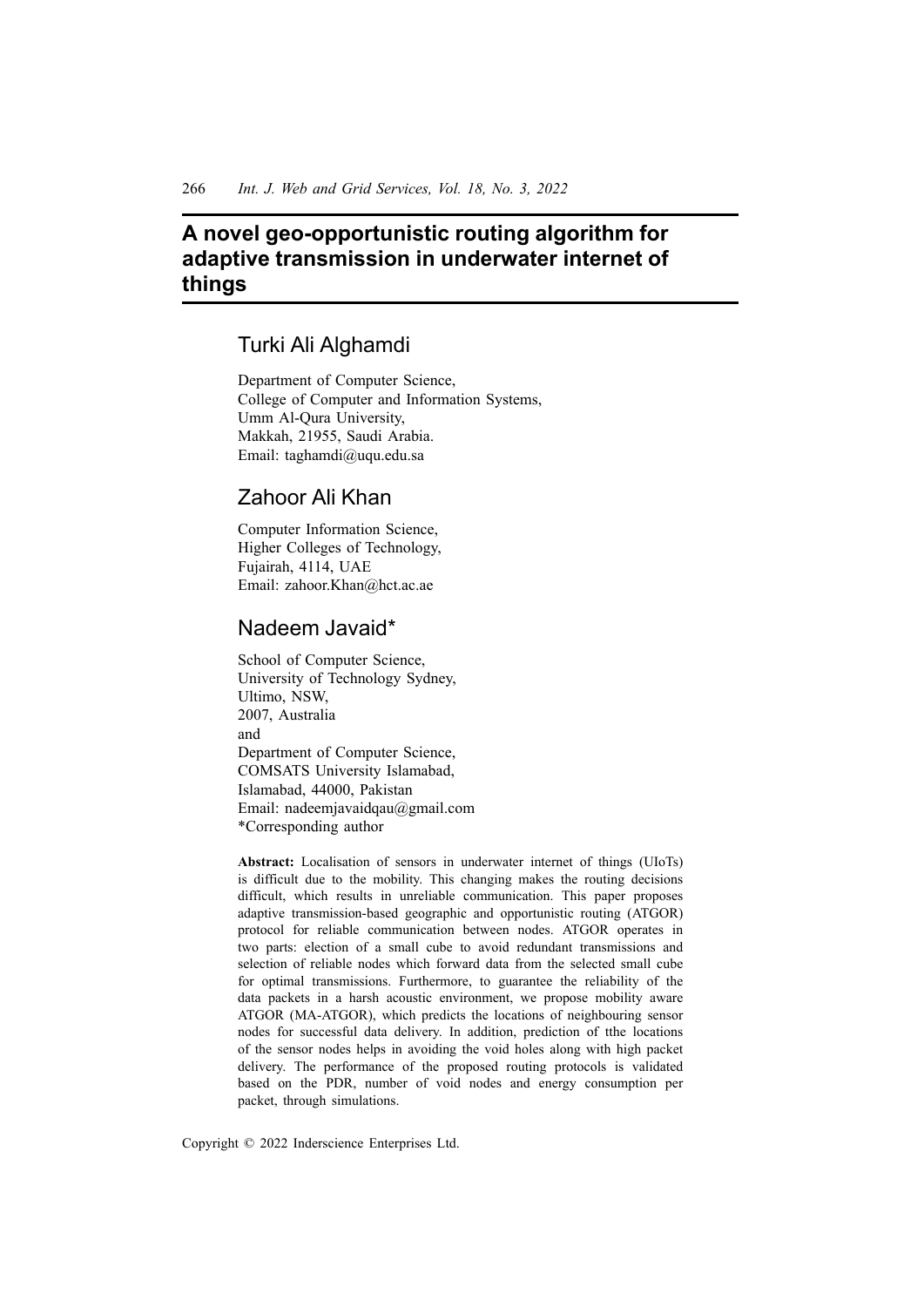**Keywords:** underwater internet of things; UIoTs; adaptive transmission; void hole; geographic and opportunistic routing; mobility prediction.

**Reference** to this paper should be made as follows: Alghamdi, T.A., Khan, Z.A. and Javaid, N. (2022) 'A novel geo-opportunistic routing algorithm for adaptive transmission in underwater internet of things', *Int. J. Web and Grid Services*, Vol. 18, No. 3, pp.266–296.

**Biographical notes:** Turki Ali Alghamdi received his PhD from the University of Bradford, UK, in 2010. He is a Professor in Computer Science Department, Faculty of Computer and Information Systems, University of Umm Al-Qura in Makkah (UQU) and the Founding Director of UQU Smart Campus Center (SCC). He has previously been the Vice Dean of Technical Affairs for IT Deanship in Umm Al-Qura University and the Dean of E-Learning and IT in Taif University. He has more than 15 years of research and development experience in IT. His research, focusing on wireless sensor networks, energy and QoS aware routing protocols, network security and smart cities.

Zahoor Ali Khan is currently the Division Chair of the Computer Information Science (CIS) Division and the Applied Media Division, Higher Colleges of Technology, UAE. He has more than 19 years of research and development. His current research interests include e-health pervasive wireless applications, theoretical and practical applications of WSNs, smart grids, and IoT. He is an editorial board member of several prestigious journals. He also serves as regular reviewer/organiser of numerous reputed journals, conferences, and workshops. He is a senior member of IAENG. Several conference articles have received the Best Paper Awards (BWCCA 2012, IEEE ITT 2017, and EIDWT-2019).

Nadeem Javaid received his PhD from the University of Paris-Est, France in 2010. He is currently an Associate Professor and the Director of Communications Over Sensors (ComSens) Research Laboratory, Department of Computer Science, COMSATS University Islamabad. He is also working as a Visiting Professor at the School of Computer Science, University of Technology, Sydney, Australia. He has supervised 137 master and 24 PhD theses. He has authored over 900 articles in technical journals and international conferences. He was recipient of the Best University Teacher Award from the Higher Education Commission of Pakistan in 2016. He is an Associate Editor of *IEEE Access* and Editor of *Sustainable Cities and Society* journals.

This paper is a revised and expanded version of a paper entitled 'Adaptive transmission based geographic and opportunistic routing in UWSNs' presented at Recent Trends and Advances in Wireless and IoT-Enabled Networks, Islamabad, Pakistan, 18 October 2017.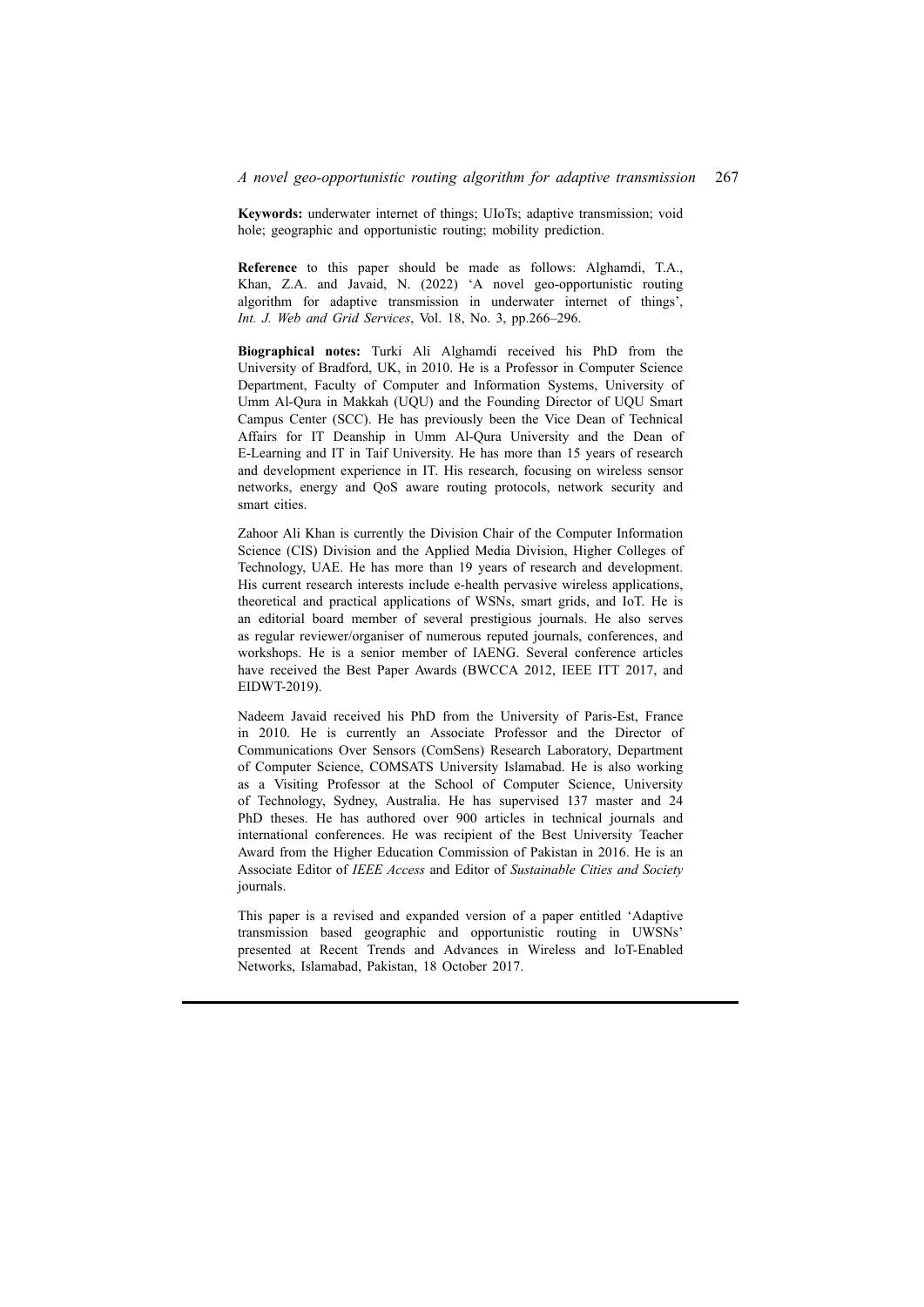# **1 Introduction**

The need to explore and monitor underwater activities has become researchers' prime interest because a big area (71%) of Earth's surface is comprises of water. Due to limited storage capacity of sensor nodes, the data of these nodes are stored on the cloud (Oliveira et al., 2019) for further preprocessing. In underwater internet of things (UIoTs), all sensor nodes collaborate within their communication range in an environment provided by grid (You et al., 2020) to ensure good network performance. These sensor nodes perform collaboration in a network through distributed computing (Chitharanjan and Senthil Kumar, 2021; Ren et al., 2020). This collaborative behaviour among sensor nodes has been useful for many marine applications such as mine reconnaissance, pollution monitoring, minerals extraction, etc. However, several challenges in underwater wireless senssor networks (UWSNs) make the routing decision difficult in underwater. One of the major challenges is the localisation of nodes because their location changes due to their movement with water current. This mobility of sensor nodes increases the occurrence of a void hole in the neighbourhood of sensor nodes, which consequently declines the network performance. Therefore, predicting the exact location of nodes requires a good routing mechanism. Moreover, efficient energy utilisation is considered to be one of the essential factors in measuring the performance of an algorithm designed for UWSNs. Therefore, a good arrangement of the sensor nodes is necessary to monitor, sense, and gather the information from the respective network.

In this manuscript, we have used the following terms alternatively:

- 1 UIoTs and UWSNs
- 2 sensors, sensor nodes, nodes, IoT nodes, and IoTs.

With the advent of advancement in sensing technology, monitoring of reachable and non-reachable areas in underwater is possible. However, the acoustic environment has unique features, e.g., limited bandwidth, high propagation delay, high absorption, attenuation of acoustic signal, dynamicity, etc. The earlier mentioned characteristics cause imbalanced energy dissipation, which results in low network lifetime.

Many studies are conducted on routing to enhance the lifetime of network. A routing scheme is proposed for increasing the lifetime of network by balancing the consumption of energy between network nodes. Yu et al. (2016) divide the network field via reuleaux triangle to ensure that the duplicate packets are discarded to ensure the effective neighbour node selection for efficient energy dissipation.

However, the existing neighbour nodes prediction mechanisms are not well grounded and the transmission ranges are fixed because of which energy wastage is inevitable. The forwarder node is selected by considering depth, which leads to cyclic selection of the node. This selection causes the node to deplete its battery very quickly, which results in creation of void holes. It discontinues the data communication among the network nodes. Additionally, if the potential neighbour is not found closer to the transmission threshold, the data signal will still be transmitted with exact allocated power without knowing that the power of the nodes is wasted. Furthermore, the above discussed routing strategies use reactive approach because of which delay increases while recovering from void hole.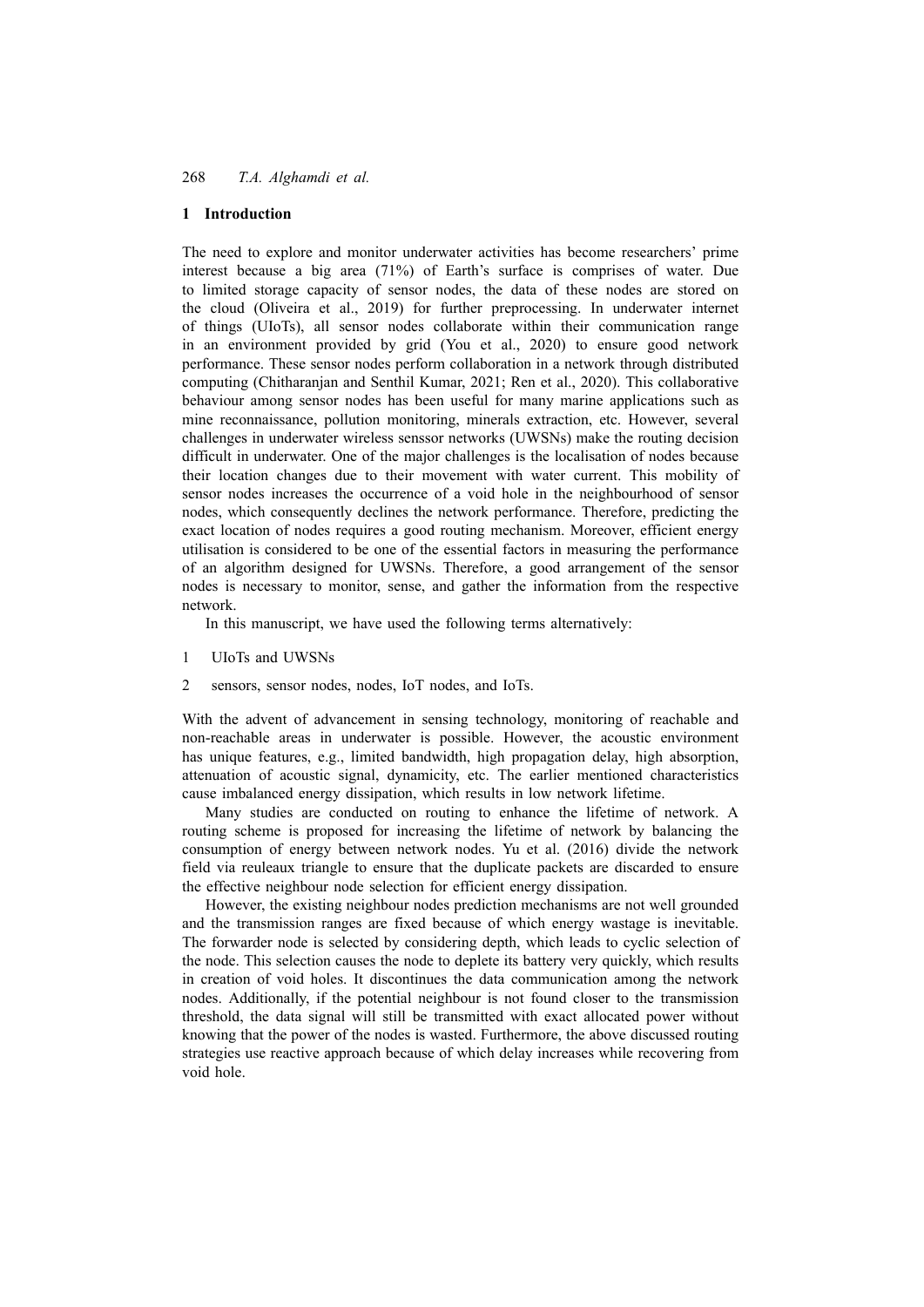Gul et al. (2019) addressed the above limitations and proposed adaptive transmission-based geographic and opportunistic routing (ATGOR). Geographic routing is a paradigm in which location or depth information of the neighbouring nodes is required to greedily select the next-hop forwarders. It eliminates the need for establishment and maintenance of complete paths. These characteristics make geographic routing suitable for energy constrained UWSNs having low data-rate. On the other hand, opportunistic routing is another paradigm, which provides a subset of neighbouring nodes instead of a single node as a forwarder. By employing opportunistic routing with geographic routing, the neighbouring set selection is useful for packet forwarding. The key challenge is the selection of neighbouring nodes that receives the packet. In this algorithm, the transmission range is dynamically adjusted based on the distance from the forwarder node. It avoids the unnecessary dissipation of the node's battery, which significantly contributes in the prolongation of the network lifespan. Moreover, two parameters are used for avoiding selection of forwarder nodes in cyclic way, which are depth and energy. The reason is that if the depth remains constant, the energy will change after every transmission of the data packet. In addition to our conference version, a mobility aware ATGOR (MA-ATGOR) is presented to predict the locations of mobile sensor nodes in UWSN. The mobility prediction mechanism minimises the energy dissipation by avoiding the void holes along with the decreased packet loss and minimum re-transmissions for the lost packets.

The contribution of this paper can be organised in following steps:

- *•* our proposed routing strategies perform the adaptive transmission level adjustment and mobility prediction mechanism for void hole avoidance and efficient energy utilisation
- *•* the network is divided logically into small cubes that provides us the better selection of next-hop forwarders
- *•* the opportunistic routing paradigm is utilised for the selection of forwarders, consisting of eligible neighbouring nodes.

This work is organised as follows: Section 2 introduces some work related to adaptive and geospatial routing techniques. Section 3 highlights network model and problem statement. In Section 4, we have designed our proposed schemes and Section 5 provides a linear optimisation model. Section 6 describes simulation results. In the last, the paper ends with conclusion and references.

# **2 Related work**

In this section, some related works on geographic and opportunistic routing protocols are reviewed. Noh et al. propose a technique in which the data sensed by the underwater sensors is transmitted to the sonobuoys using geographic and opportunistic routing. Moreover, the forwarding process towards sonobuoys is continued by searching the forwarders, this search and selection of forwarder nodes is based upon pressure level. In this technique, each node is aware of the void incurred from the source to destination through periodic beaconing. The next-hop forwarder sets are maintained by estimating the pressure levels of neighbouring nodes with a match of vertical direction towards the surface sonobuoys (Noh et al., 2012). Noh et al. present a routing algorithm in Noh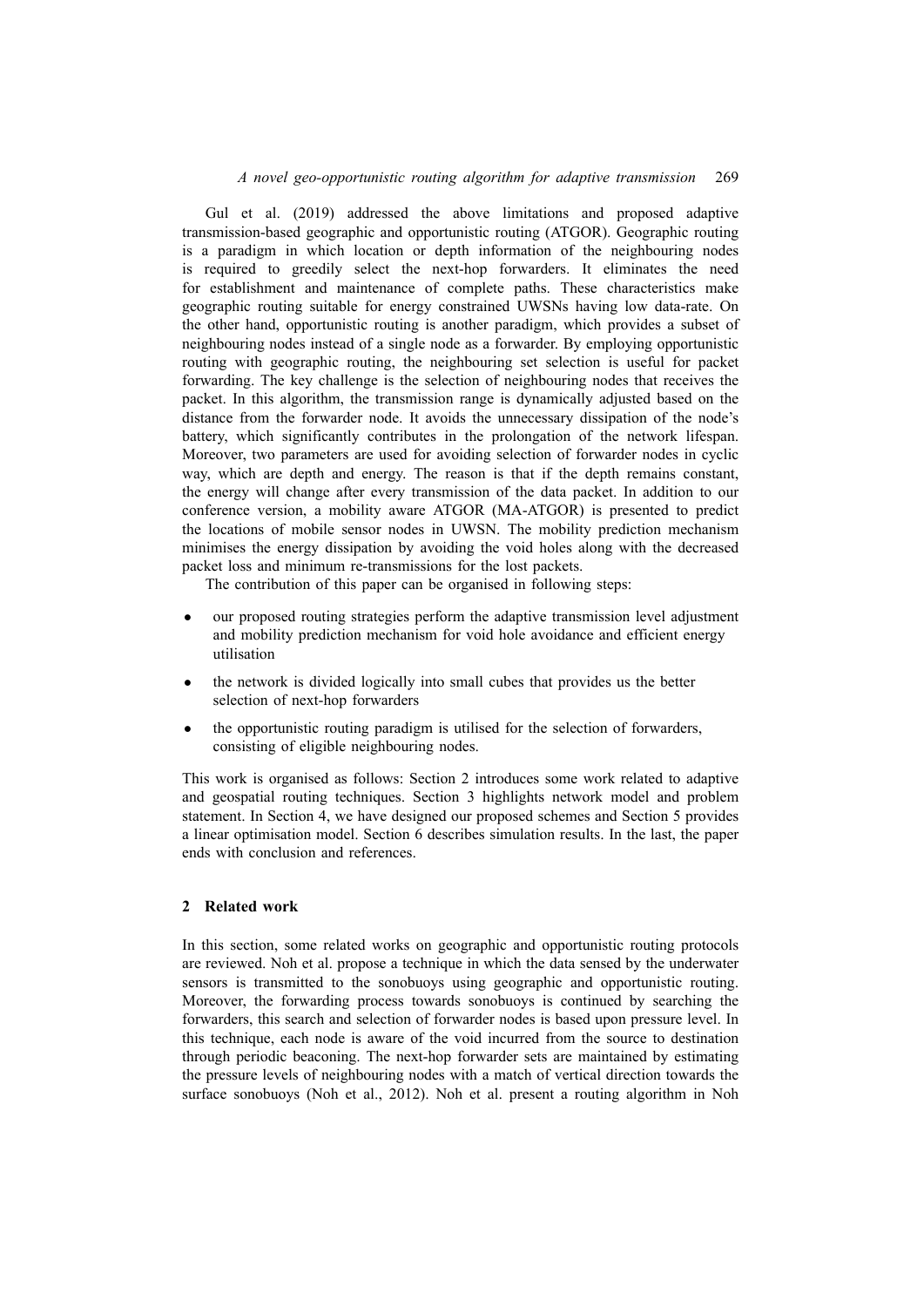et al. (2015). In this algorithm, the pressure level of sensors is used for the selection of forwarder nodes. Moreover, void recovery is also performed in this algorithm. A lower-depth-first recovery method is utilised to resume the greedy forwarding at local maxima. The local maxima node finds another node at lower pressure than itself to find a recovery path and resumes the greedy forwarding.

In Nicopolitidis et al. (2010), the process of broadcasting is scheduled in such a way that clients response within a short time interval. The proposed technique schedules the broadcast process and also reduces the high latency. Yu et al. (2015) propose a forwarding technique, which is unlike to vector-based forwarding (VBF), the transmission radius of virtual pipeline and transmission power levels are adjusted at each hop in AHH-VBF. It improves network reliability by adaptively adjusting the transmission radius in case of locally sparse and dense node distributions to avoid the void holes. The distance between source and reliable forwarder node is considered to adjust the transmission power, which has a positive impact on network's energy consumption. Besides this, for the selection of forwarder, its distance from the destination node is considered, which results in reduced end2end delay.

In Al-Salti et al. (2014), a multipath grid-based geographic routing (MGGR) strategy uses three-dimensional grid-based environment with mobile sensor nodes and utilises some localisation service to find the locations of the nodes. The sensor nodes communicate in a grid-by-grid manner by exploiting available disjoint paths from sources to destinations. In MGGR, when there is not a node in any of the cell then void avoidance is performed. When MGGR encounters a void region, the negative acknowledgment is sent to the sender node informing the void path. The source node finds an alternative path from the set of alternative disjoint paths. The grid-by-grid communication and void bypassing provide high delivery ratio with reduced end2end delay. Coutinho et al. (2015) propose a depth adjustment-based technique to forward the sensed data to the surface sinks. Furthermore, the depth adjustment is performed for void recovery.

Han et al. (2019) design a prediction-based data collection model that is built to overcome data unbalancing in the underwater environment. In the proposed mechanism, AUV travels around a predefined trajectory to collect data from sensor nodes. The proposed mechanism achieves a higher network lifetime: however, time complexity of the network is compromised in achieving a better packet delivery ratio (PDR). A stateless opportunistic routing mechanism is designed in Ghoreyshi et al. (2018) that utilises the information of communication voids received from the neighbouring nodes. An energy-efficient routing mechanism based on chaotic compressive sensing (Li et al., 2018) is proposed that uses the random-access method and shortest path selection to overcome the challenges in the underwater environment. A cross-layer mechanism proposed in Tran-Dang and Kim (2019) includes two-hop forwarding mechanism for data transmission. The selection of the forwarder nodes is made through cooperation to improve the reliability of the relay node. The proposed mechanisms generate a reliable network model that can last for a longer time; however, the computational overhead of the network is increased during redundant transmission.

An artificial intelligence (AI)-based network model is designed in Su et al. (2019) that uses on and off policy to train the network, and adaptively changes the routing path based on the network condition. Moreover, the routing mechanism introduced in Sivakumar and Rekha (2020) determines the set of forwarder nodes through memetic flower pollination (MFP). The mechanism consists of multi-sink architecture and obtains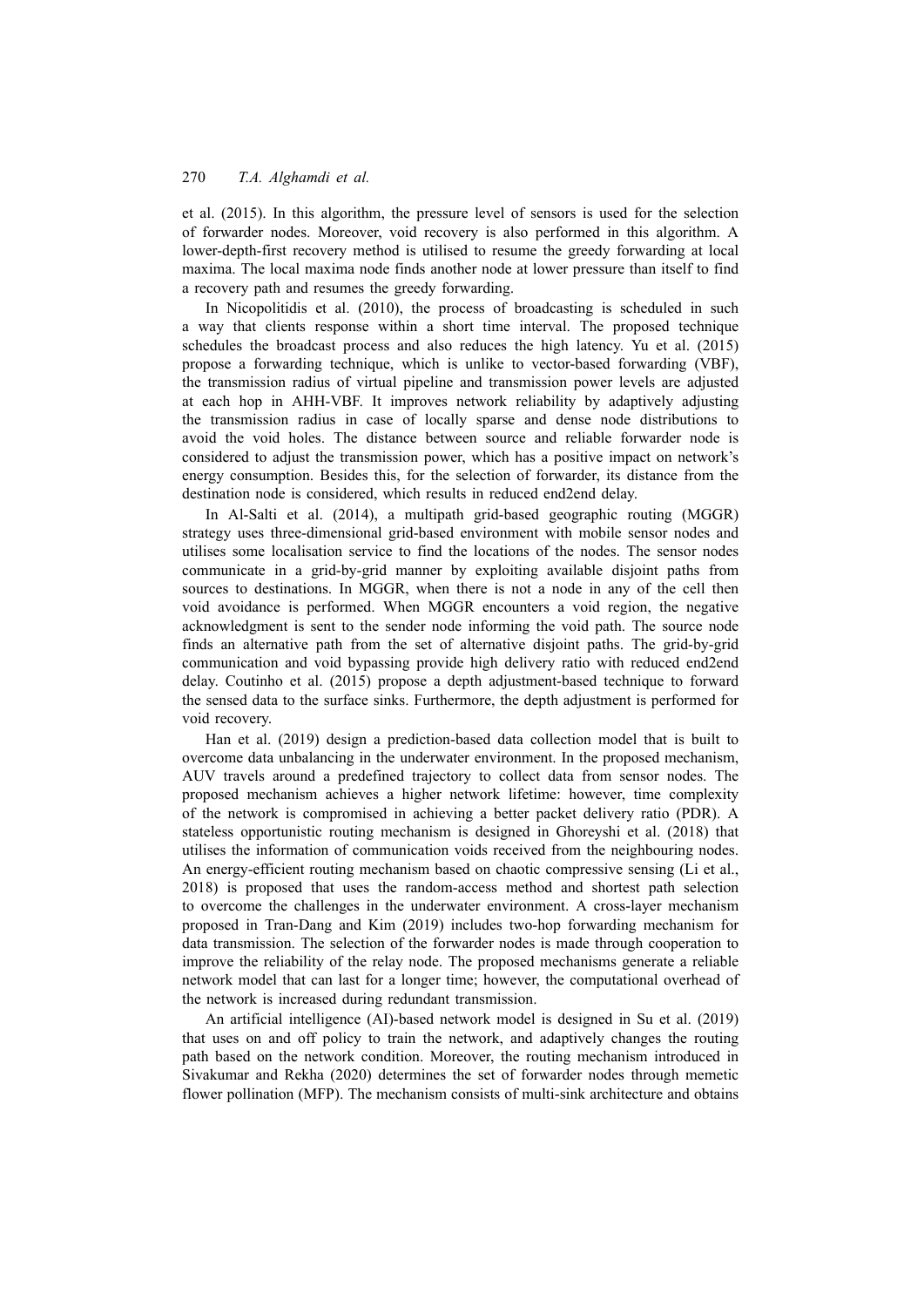optimal route through the best fitness value. Both schemes increase the packet delivery; however, the computational complexity is the major drawback of these schemes.

A two-way routing mechanism is proposed in Ali et al. (2019) that divides the network into regions. One-hop and two-hop data forwarding is considered in a multiple sinks' environment. Each sink travels around its fixed path and collects data from sensor nodes in one or two hop fashion to improve the packet delivery. Rahman et al. (2018) analyse the mobility of the sensor node by proposing a hybrid model of VBF and spherical division to improve the delivery of data, and consequently decreases the energy consumption. In an aim to reduce the delay in opportunistic routing, Mazinani et al. (2018) have designed a mechanism that uses the time of arrival for nodes to find the node's location. All these mechanisms aim to reduce the network's energy consumption at the expense of increasing the communication overhead.

The authors propose an energy balanced model in Feng et al. (2019) where they consider the selection of relays based on the depth of the nodes. Moreover, they balance energy consumption by adaptively changes the energy level of nodes. However, the end2end delay is compromised in improving network performance. To reduce the total end2end delay of the network, Zhong et al. (2018) provide a direct transmission mechanism with the presence of mobile nodes. The decision to send data directly to the sink or through mobile nodes depends on the network's condition. These mechanisms do not provide optimal data delivery due to excess of direct transmission.

Coutinho et al. (2020) propose a mechanism that selects next hop forwarder nodes based on four parameters, namely energy, link quality, density, and packet advancement. The transmission power level of nodes is adjusted to reduce the energy dissipation of nodes. The proposed mechanism improves the PDR in expense of high end2delay. The introduced mechanism in Javaid et al. (2017) exploits the information of sensor nodes, and selects forwarder nodes based on the available energy of the nodes in the network. The nodes with high residual energy are selected as data forwarders thus, reducing the traffic load on low energy nodes in the network. However, with the passage of time, the performance of the network deteriorates due to high packet drop. The high packet drop occurs when the residual energy of each node becomes lower than the residual energy of the network.

Sher et al. (2018) improve the data delivery by introducing a four-way mechanism to avoid void holes and reduce collision in the network. For efficient data delivery, the forwarder nodes are selected based on the residual energy of the nodes. The PDR of all four schemes is improved, however, the energy consumption and end2end delay are still compromised. The work proposed in Usman et al. (2020) uses the mechanism of terrestrial routing in underwater IoT networks. Different cases are considered in which single sink and multi-sinks are deployed to analyse the performance of the network. The proposed mechanism enhances the network performance in expense of high deployment cost.

To increase the performance of the network, Ahmed et al. (2019) introduce cooperative and non-cooperative mechanisms for CH selection. A hybrid energy equating game is played cooperatively and non-cooperatively between nodes for the selection of CHs. The high residual energy nodes with minimum pay off are selected as CHs for data transmission. The PDR is increased and energy consumption is minimised. However, the end2end delay of the network is increased due to high computational cost.

A sector-based opportunistic routing is performed in Celik et al. (2020) that searches for optimal paths for efficient data delivery towards the destination. It exploits the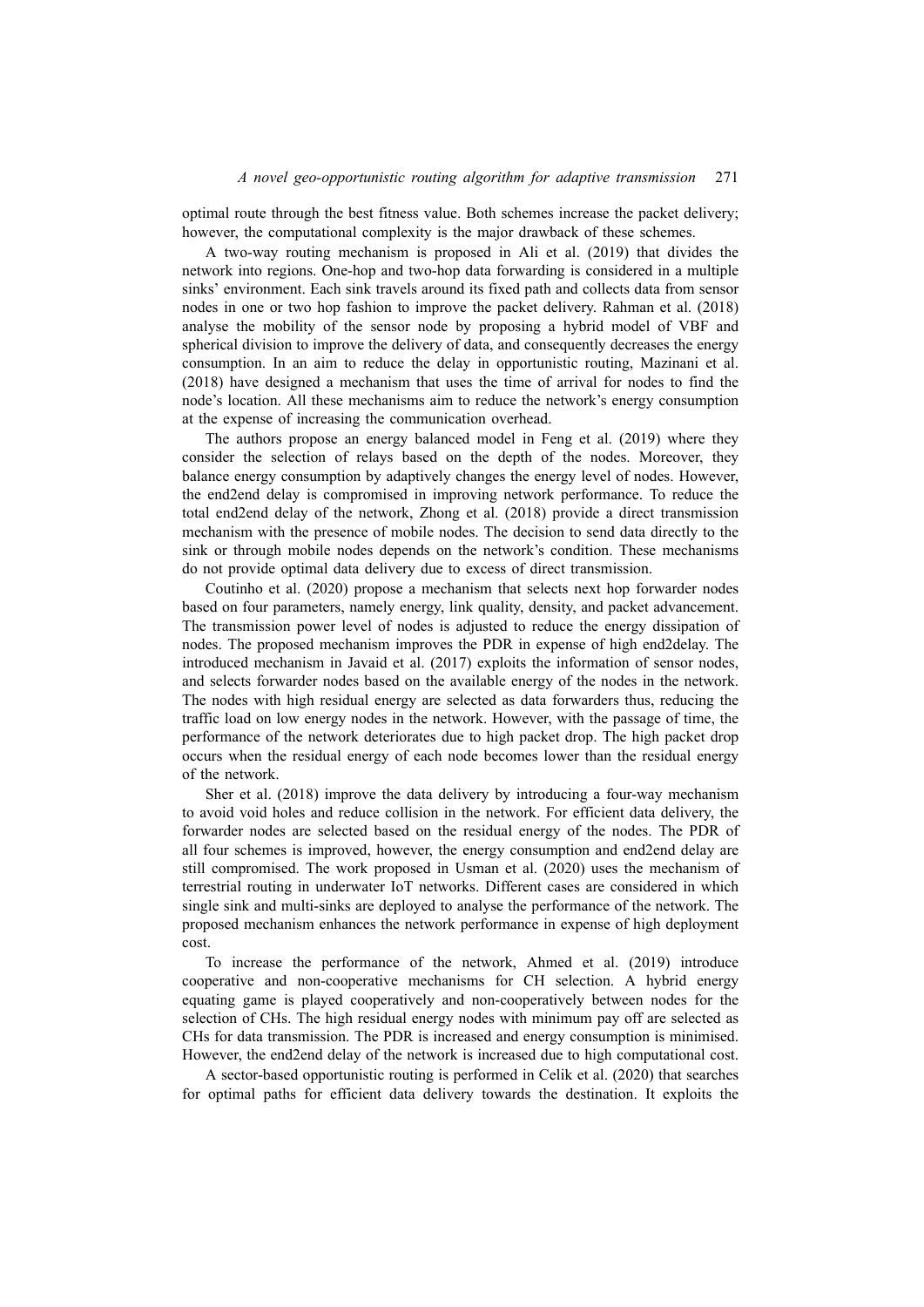topology information locally and globally from the IoT sensor nodes. Optimal routing is performed with minimum energy consumption and low end2end delay. However, the total travel distance of the proposed scheme is relatively high that results in increasing the total delay of the network. The designed protocols in Butt et al. (2019) use Dijkstra algorithm to reduce the energy consumption of nodes and attain reliable data transmission. However, the delay is increased while routing the data through greedy paths towards the destination. Awais et al. (2019) reduce the energy consumption of the network by providing two schemes. Both schemes reduce the interference and collision in the network by selecting forwarder nodes based on a greedy approach. Reliable data delivery is achieved in expense of high end2end delay.

Several authors have discussed malicious and random attacks in the IoT networks. These attacks result in removing the most important nodes in the network. Therefore, making the network robust against these attack is the main focus of the researchers. Qiu et al. (2017, 2019) aim to increase the network resilience using multi-population genetic algorithm. A similar issue is solved using an adaptive robust evolutionary algorithm in Qiu et al. (2020). Moreover, the proposed mechanisms based on cooperation and entropy in Khan et al. (2020) increase the network performance against the malicious attacks. However, high computational cost is involved in making the network robust against the attacks.

Due to the importance of IoT networks, Chen et al. (2019) propose a backpropagation machine learning approach for the construction of robust topology against the malicious attacks. Similarly, a deep deterministic learning policy model is proposed in Chen et al. (2020) to improve the network's stability against the attacks. Moreover, the research in Parra et al. (2020) detects different types of attacks through a distributed deep learning approach. However, all aforementioned schemes focus on making the network resilient against different types of attacks. They fail to focus on other performance parameters like energy consumption, end2end delay and PDR. The nodes failure problem is also seen in Bu et al. (2018). Here, a VBF mechanism is adopted where the selected forwarder nodes close to the sink die rapidly, leaving out the network's communication gap.

# **3 Preliminaries**

In this section, the acoustic network model for the ATGOR and MA-ATGOR is discussed in detail to understand the acoustic communication architecture. Then, the problem statement is briefly presented, which shows our motivation behind this proposal. The details are given as follows:

# *3.1 Network model*

The network model is built by assuming that '*n*' sensor nodes are distributed in 3*D* network field, a cube of volume  $V'$  is formed by this field. Moreover, this cube is divided into '*M*' small size cube having volume '*v*', denoted as *C*1*, C*2*, ..., CM*. Each small cube has its own identification (*CID*), which represents the cube coordinates. If two cubes are adjacent, it means they have a common side or a common corner. Let suppose, the sensor nodes have uniform deployment with same initial energy and each sensor generates equal bits of data per second. Where, each sensor measures a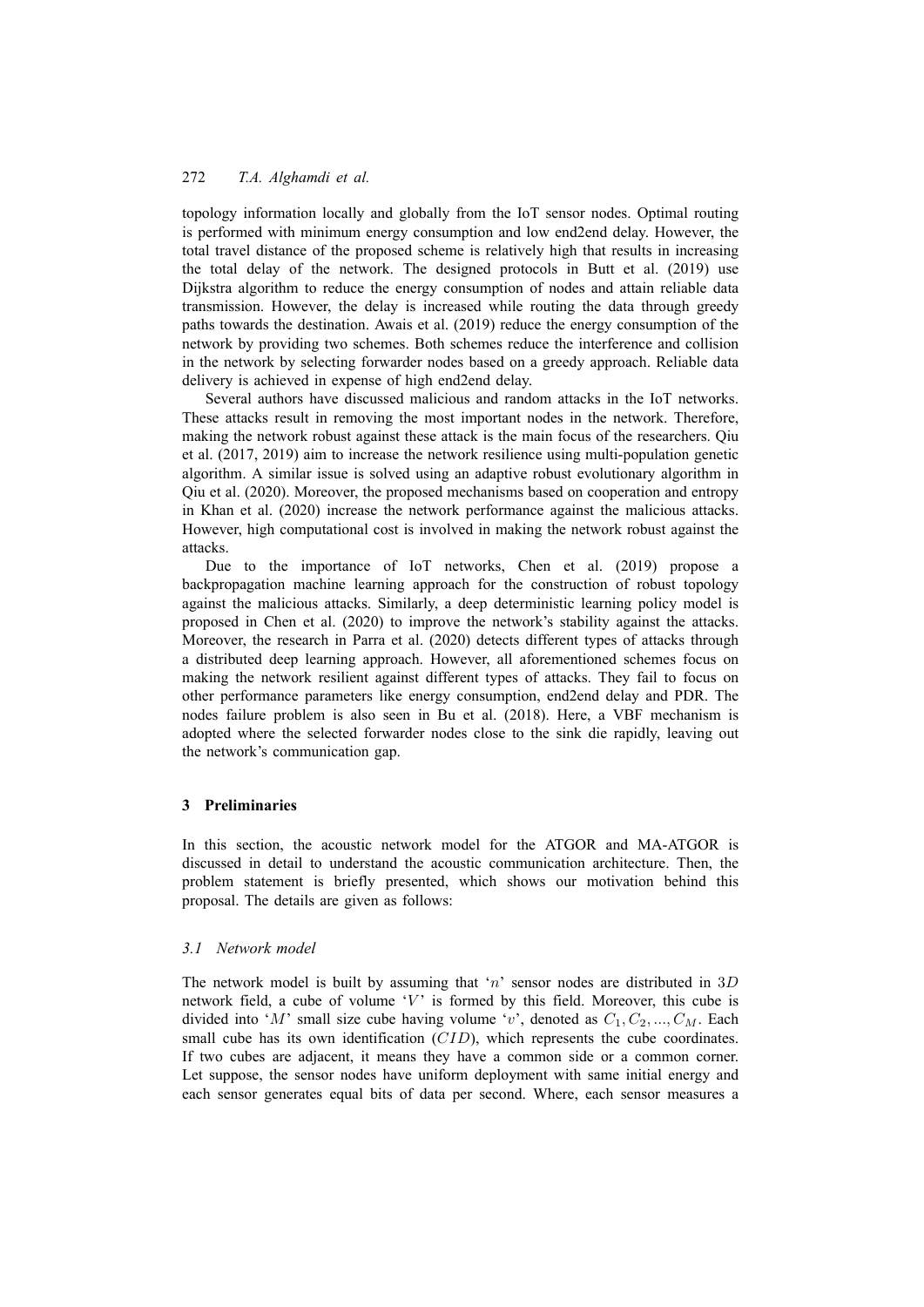few spatial factors like temperature and salinity. Such assumptions relate to clustering methods which have the advantages of scalability and robustness (Harb et al., 2015).

The sensor nodes are assumed to be equipped with the acoustic modems for underwater communications. Whereas, the sink nodes have both radio and acoustic modems for terrestrial and acoustic communications, respectively. The assumptions on which our proposed work is based upon are:

- *•* All sensor nodes know their locations at the time of deployment through the localisation services (Zhou et al., 2010).
- The sensor nodes are anchored and can only move randomly in a horizontal direction because of the water currents (Coutinho et al., 2015).
- The sink nodes are special nodes that receive many packets simultaneously without any collision. In addition, they have no energy constraints.
- Every sensor can adjust its transmission power dynamically for avoiding unnecessary energy dissipation.
- The sensor nodes in a small cube directly communicate with the sensor nodes of the adjacent small cubes.

#### *3.2 System models for sink deployment and mobility analysis*

In our work, the energy, computational and memory resources for sink nodes are unlimited contrary to the ordinary sensor nodes. Therefore, the deployment of multiple sinks is varied to provide the maximum coverage and guaranteed connectivity among the network nodes. In order to analyse the effects of sink deployment, we have used two deployment schemes:

- 1 geospatial division-based sink deployment (GDSD)
- 2 GDSD with adaptive mobility (GDSD-AM).

In GDSD, let assume that a set of sensor nodes  $n = \{n_1, n_2, ..., n_i\}$  is uniformly distributed over the 3D network field as shown in Figure 1. The volume of whole network is uniformly divided into *V* regions. There are total *S* number of sinks deployed in the network. The *S*/2 sinks are deployed over water surface. The rest *S*/2 are uniformly distributed inside the defined dimensions of the acoustic network field. The sinks, which are deployed inside the water, covers the equal volume and every sensor node has the ability to compute its distance from every sink. The small cube in Figure 1 shows the communication among the sensor nodes.

*A* and *C* are represented as void nodes, responsible for resuming the communication. The depths of both nodes are adjusted to *B* and *D*, respectively. After the depth adjustment, the sensor nodes resume the data forwarding by finding a potential node. The sensor nodes communicate in a multihop manner to forward the sensed data towards the destination. Furthermore, the collected data is sent to the surface sinks via mutihopping.

Similar to GDSD, a set (*n*) of sensor nodes is uniformly deployed over the network field in GDSD-AM. There are *S ′* sinks deployed in the network in GDSD-AM, which are uniformly distributed in *V ′* regions. Each region consists of *S ′*/*n* sinks deployed at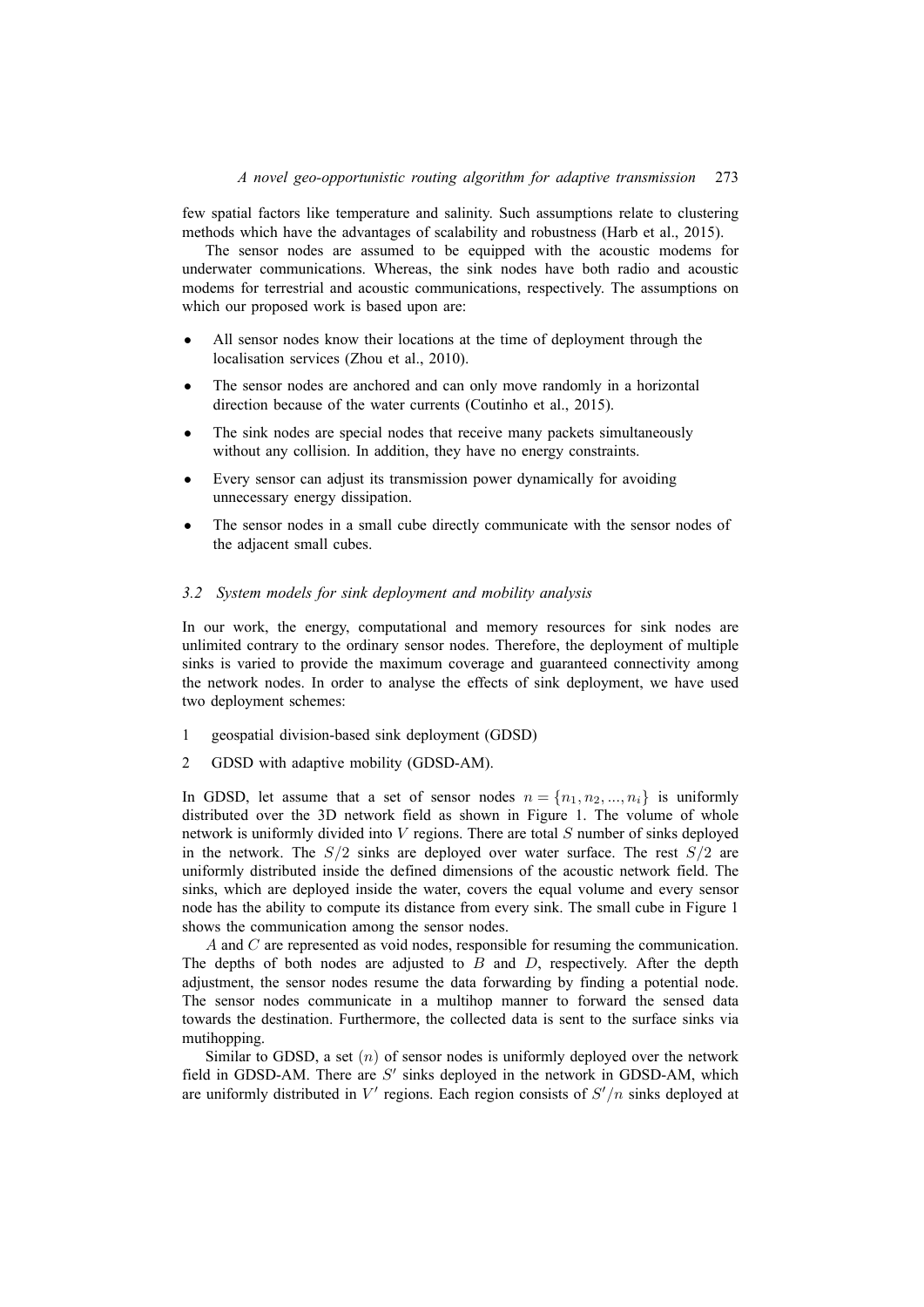its top surface as shown in Figure 2. Where, *n* is any real number depending upon the requirement of regions in the network field. A cube shown at the right side of Figure 2 exhibits the communication within a region from the network field. It can be seen that the node  $A$  is a void node and informs its nearest sink to adjust its depth to a new position  $S - 2$ . Unlike to GDSD, the sink nodes adaptively adjust their depths.





**Figure 2** GDSD-AM system model

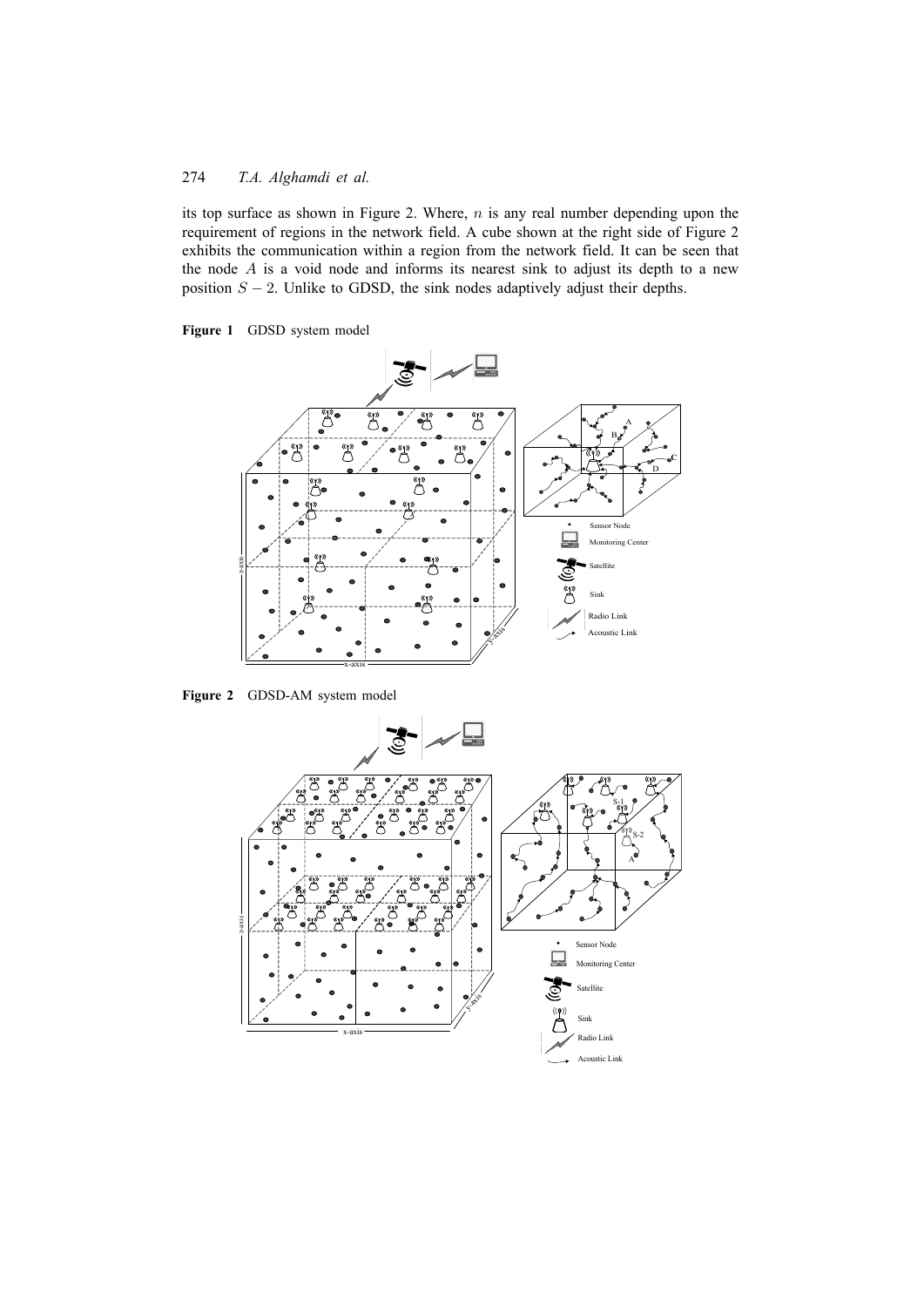#### *3.3 Problem description*

In this section, we explore the void hole problem. The void hole occurs due to water currents, sparse deployment and depletion of node battery. Therefore, a dynamic adjustment of transmission power is required for optimal energy dissipation to have uninterrupted communication among the network nodes. The void regions are illustrated in Figure 3.

**Figure 3** Void hole problem (see online version for colours)



Although, the adaptive transmission power avoids the void regions, however, the geographic and opportunistic depth adjustment-based routing (GEDAR) utilises the fixed transmission power to establish communication among the network nodes (Coutinho et al., 2015). In GEDAR, a source node *S* initiates the communication via establishing links with its neighbour nodes that are within its transmission range. To recover the data packet, the GEDAR performs adjustment of depth using based apparatus to resume the network operations shown in Figure 3. However, after one hop recovery of void nodes, the sensor nodes are still prone to transmission failure. Thus, moving the void node at a new depth does not eliminate the threat of void hole occurrence and also consumes high energy with increased delay.

#### **4 The proposed schemes**

In order to have continuous operations in harsh acoustic environment, the problems of data loss, signal attenuation, data re-transmissions and void hole occurrence need to be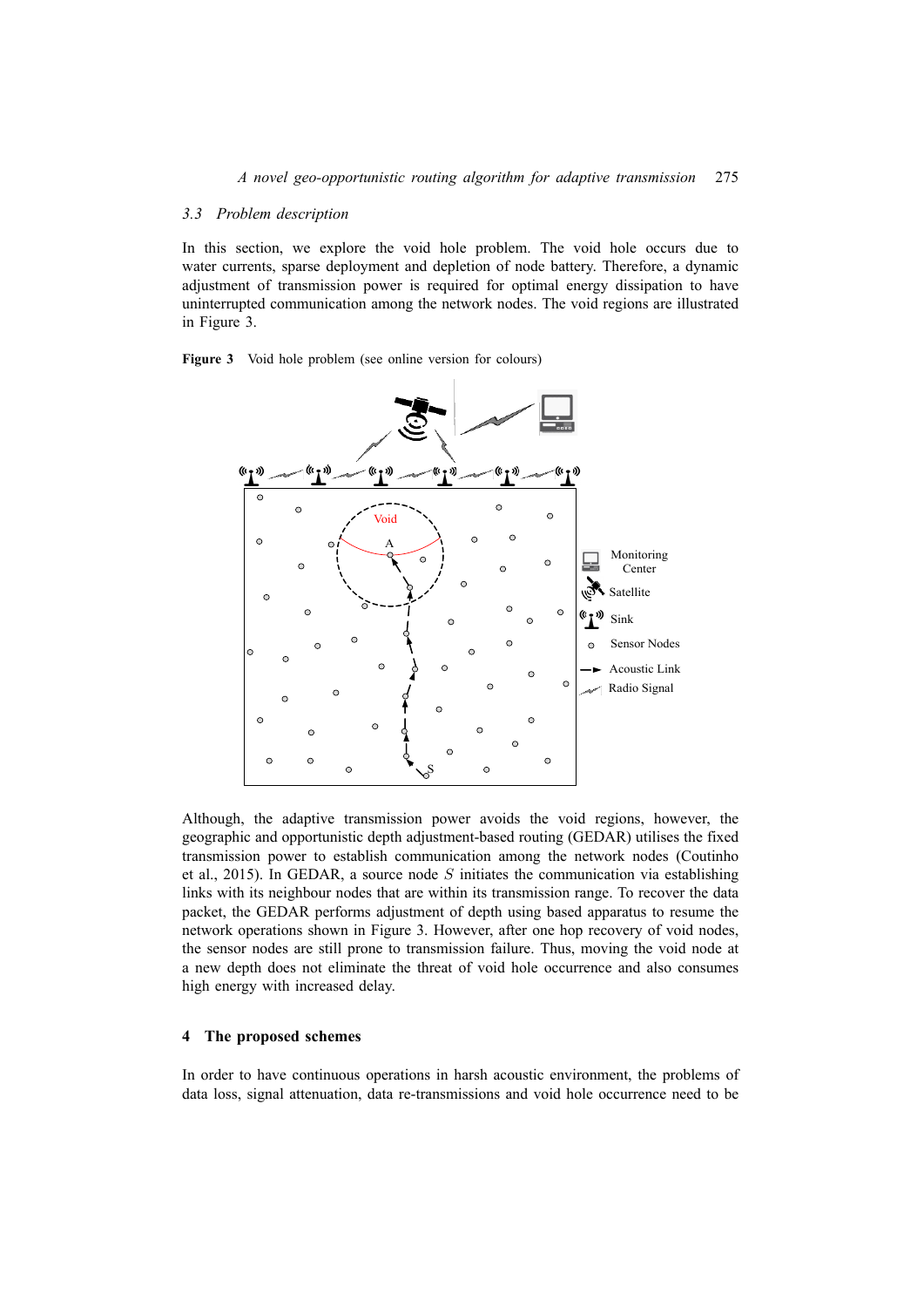addressed very carefully. A few of them are discussed in the subsequent section. For delivering data packets successfully at the destination in multi-hop manner by avoiding void holes, an adaptive transmission-based routing algorithm is proposed to address both void hole and mobility issues in UWSN.

# *4.1 ATGOR*

To describe the proposed transmission strategy clearly, we make some definitions as follows:

- 1 Effective transmission region (ETR) is the region in which every sensor node in another cube is closer to the destination as compared to the source node.
- 2 Eligible neighbour cube (ENC) is defined as the neighbouring cube of a source cube, which has the lower depth than the source cube.
- 3 Eligible neighbour node (ENN) is the neighbouring node of a source node possessing less distance from the destination than the source node.

Given that the sensor node deployment is uniform over a network field; where, sensor nodes continuously sense, gather and transmit their data to the nearby sink. The consumption of energy is dependent on the distance between source and destination. Now, if we keep the transmission power constant then a lot of energy will be consumed which results in shorter network lifespan. The detailed discussion of working mechanism of ATGOR is discussed as follows:

# *4.1.1 Enhanced periodic beaconing*

In ATGOR, the sensor nodes obtain the location information of the reachable sinks and the neighbouring sensor nodes through the dissemination of periodic beacon messages. Every sink deployed at the surface of the water have global positioning system to determine its location. The sink nodes disseminate beacon messages to localise the underwater nodes. The beacon message, which is sent after specific intervals includes sequence number, *ID*, and its *X* and *Y* coordinates. Recent messages that are sent from the sink are identified by sequence number. The *Z* coordinate is not considered here, the reason is that the sinks nodes can only move in horizontal direction and cannot have vertical movement. Moreover, each sensor node has node's *ID*, sequence number, *CID* and *X*, *Y* and *Z* coordinates of nearby sinks. The sequence number is increased after specific time interval *s* seconds. When a most recent beacon message is received, the entry is refreshed on the basis of sequence number. To minimise the collisions, the periodic beaconing proves to be useful than the flooding mechanism of control messages (Yu et al., 2015). Every node checks its sequence number when they receive beacon message and if it is greater than the earlier received beacon then it updates its entries of the reachable sinks. Similarly, the neighbouring nodes update their entries upon receiving the beacon message if the entries are more recent than the existing entries. When a sensor node broadcasts a beacon message, it sets up a new timer. Algorithm 1 shows the mechanism of enhanced periodic beaconing.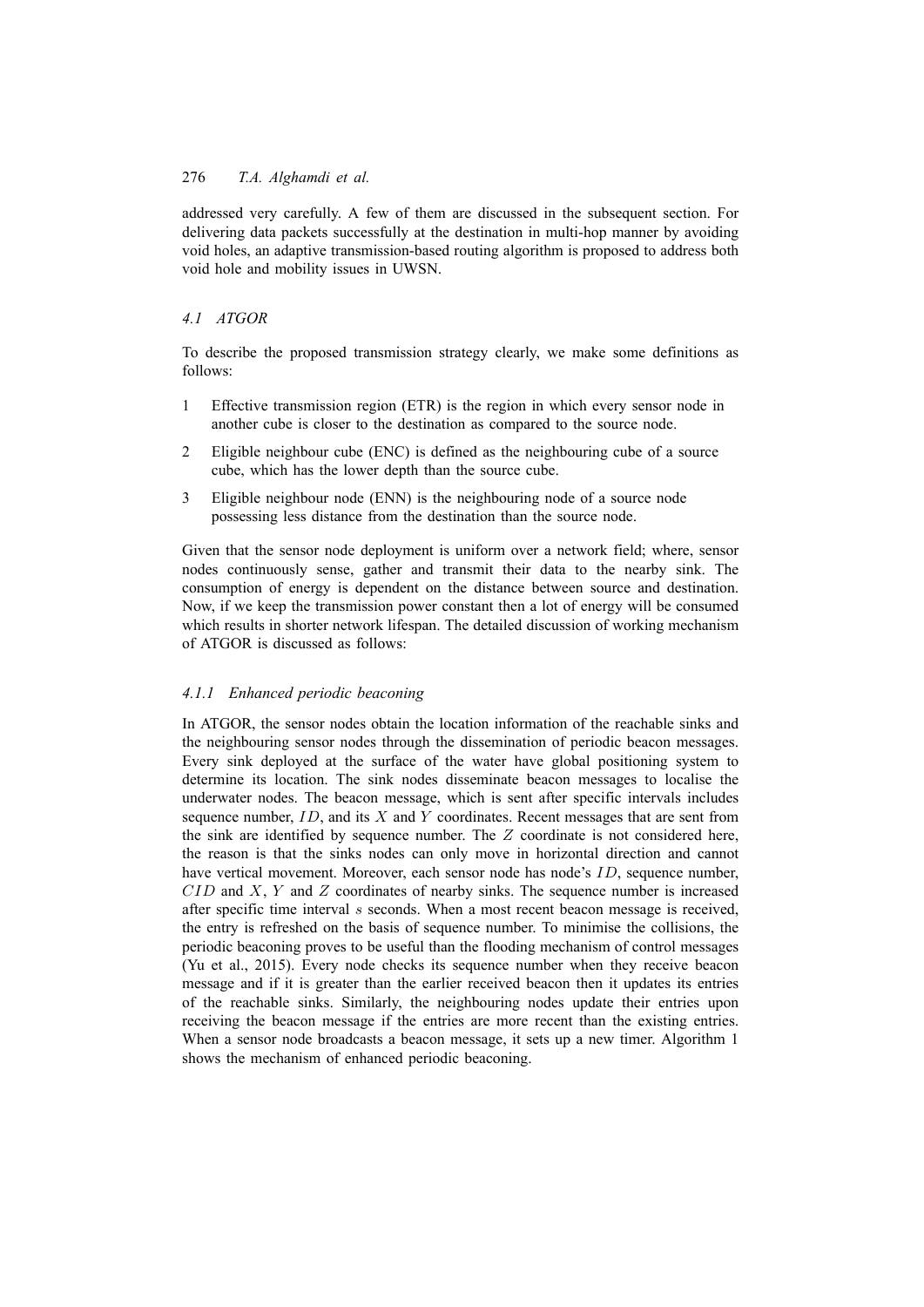**Algorithm 1** Enhanced periodic beaconing

```
Broadcast periodic beacon (node)
Q a new beacon message
if the timeout expired then
  Q.coordinate ← loc(node)
  Q.seq − num ← seq − num(node)
  Q.CID \leftarrow CID(node)Broadcast Q
  Set a new timeout
end if
Receive beacon (node, Q)
if Q is from a sink then
  if Q.seq-num >seq-num then
     update the reachable sink entry
  else
     update − neigh(Q.seqnum, Q.CID, Q.ID, Q.loc)
  end if
end if
```
## *4.1.2 Determine the next-hop small cube*

Let us say, a sensor node  $S$  is located in the logical cube  $C_5$ , as shown in Figure 4. The solid line circle around *S* shows its transmission range. The upper hemisphere of the circle represents the ETR of the *S*. It can be seen that there is no sensor node available in the next small cube to *S*.

**Figure 4** Adaptive transmission in ATGOR



Here,  $C_6$  represents a void cube between source and destination node. Figure 4 shows that *S* adjusts its transmission power dynamically to find small cube nearer to it.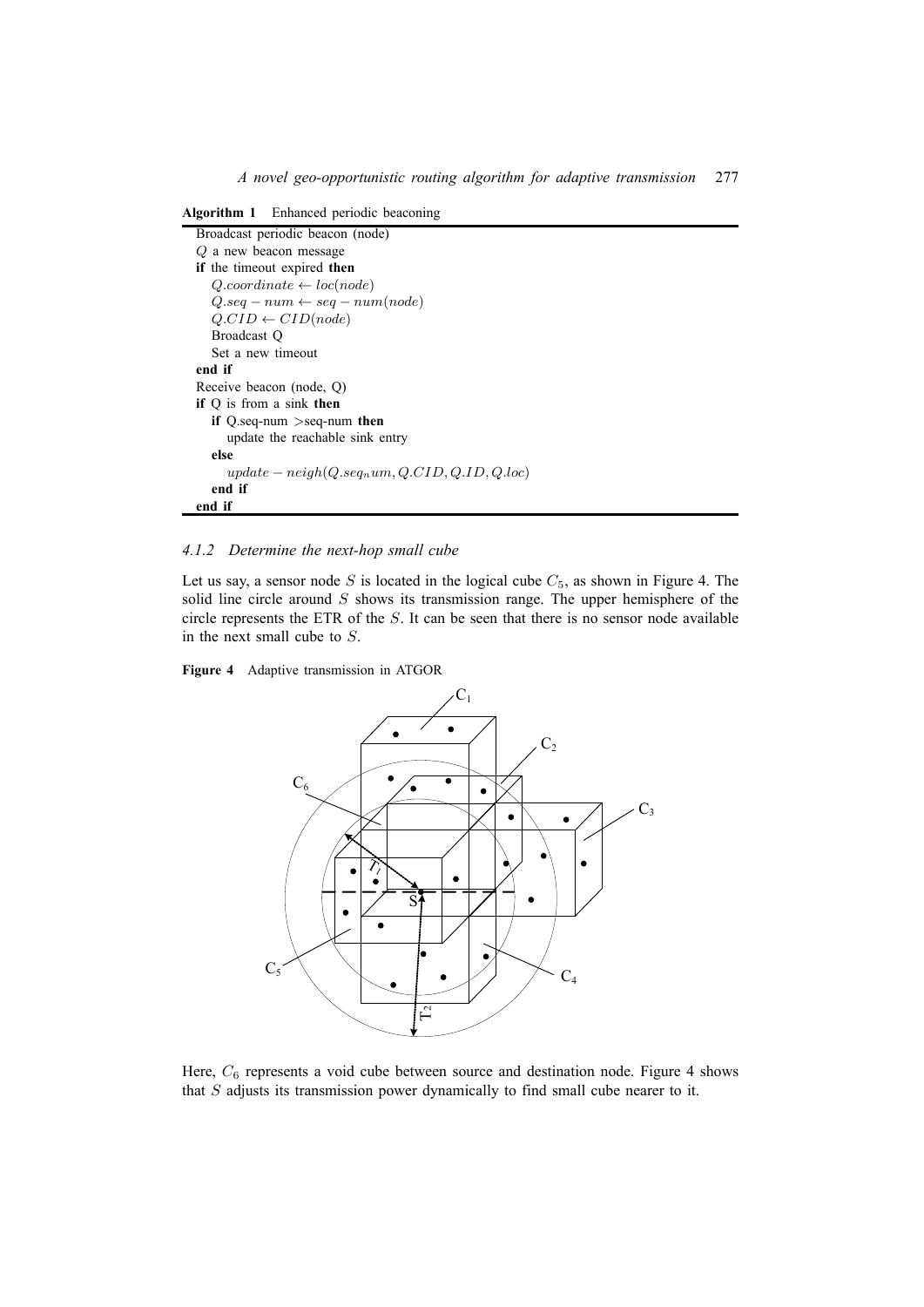The big solid line circle shows the adjusted transmission power of node *S*. Whereas, the  $C_2$  is within the ETR, thus,  $C_2$  can be called as ENC for the source node *S*. The sequential steps of small cube selection are given in Algorithm 2.

**Algorithm 2** Election of ENC

| Initialise all the parameters                 |
|-----------------------------------------------|
| Node $n_i$ receives packet from node $n_i$    |
| Computes the coordinates of source node $n_i$ |
| Acquires CID                                  |
| Find ENC in ETR                               |
| <b>if</b> An ENC is found by $n_i$ then       |
| Acquire its CID                               |
| end if                                        |
| if There exist any void cube then             |
| From $T_{\text{max}}$ , other level is chosen |
| Go to 5                                       |
| end if                                        |

# *4.1.3 Forwarder set selection*

In traditional multi-hop routing, a single node is selected as a forwarder where the probability of re-transmission increases if void hole occurs. The opportunistic routing is a definitive solution in which the set of forwarder nodes are elected to transmit one data packet. If one node fails to deliver the data packet then a node with less priority is nominated to proceed with the transmission process. In our proposed work, the opportunistic routing is used to select a set of neighbouring nodes from the ENC. The selected neighbouring nodes are named as ENN and prioritised based on the depth by assigning a holding time. Whereas, we have also exploited the geographic routing in combination with opportunistic routing to select a node from ENN set that has highest residual energy among all. It is necessary to avoid the hidden terminal problem within a CID in opportunistic routing. If there is comes any situation that the nodes with highest priority are unable to send data packets, then the nodes with low priority begins to send data packets. All important step of forwarder node set selections are shown in Algorithm 3.

**Algorithm 3** ENN set selection

**begin** ENN forwarder set selection All nodes within the CID are found The coordinates of all nodes are acquired in ENC CID is acquired The priorities are assigned to ENNs **end**

# *4.1.4 Calculating the holding time*

To prioritise the ENNs, the holding time is calculated as follows (Coutinho et al., 2015):

$$
t_h = t_p + \sum_{k=1}^{\infty} \frac{D(n_k, n_{k+1})}{s} + i \times t_{proc},
$$
\n(1)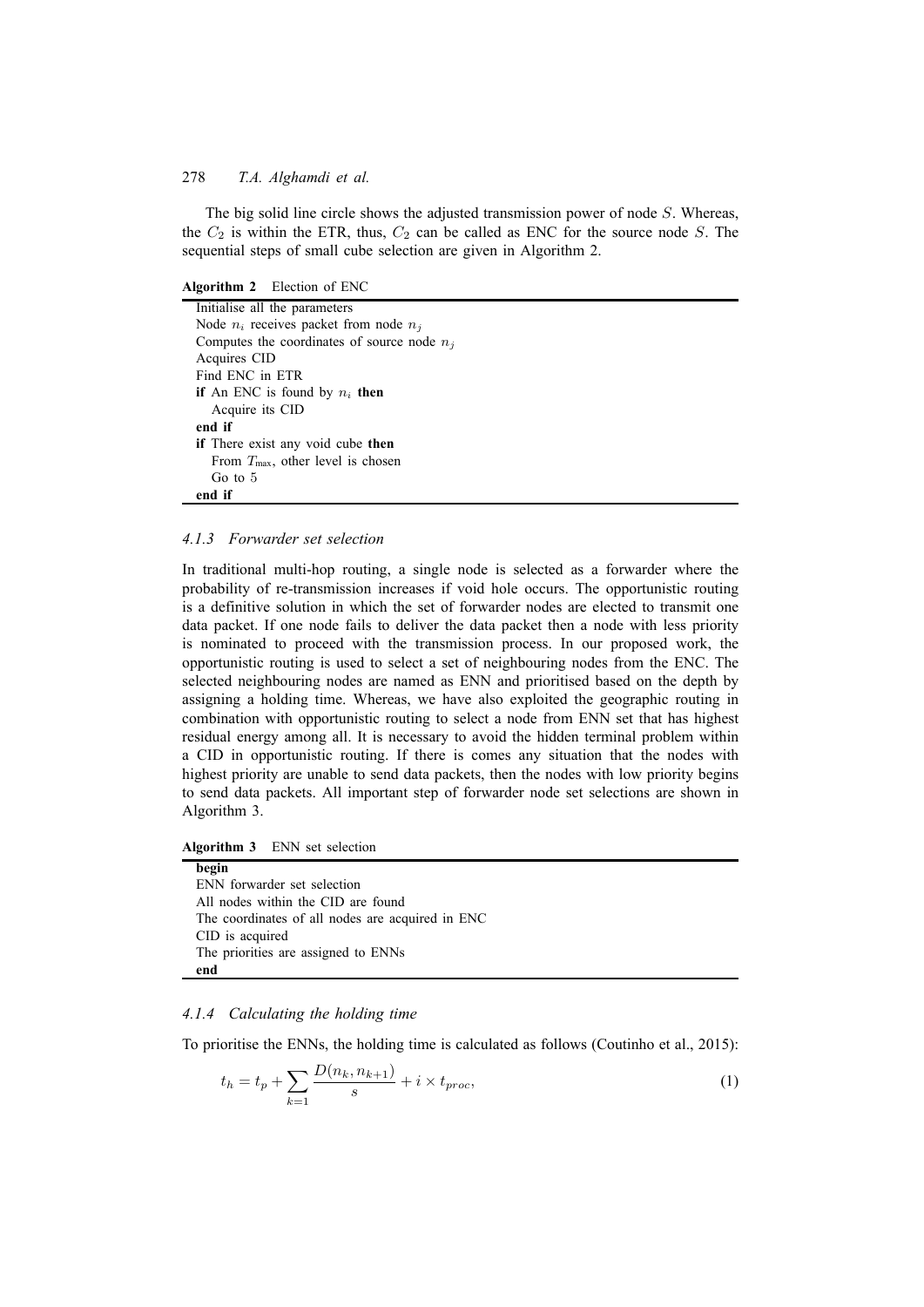where  $t_p$  is the propagation time,  $t_{proc}$  denotes the processing time of the packet,  $D(n_k, n_{k+1})$  represents the Euclidean distance and *s* shows the sound speed of the signal in the acoustic medium. The propagation time  $t_p$  shows the delay required for the complete propagation of the transmitted packet. This time is calculated as:  $t_p =$ (*R−D*(*ni,n<sup>j</sup>* )) *s* : here, *R* represents communication range.

# *4.2 MA-ATGOR*

In the UWSNs, the awareness of the locations of the sensor nodes is very critical. Furthermore, the pervasive coverage an aqueous environment in the presence of inevitable node mobility is very challenging in the UWSNs. In this section, we present a mobility aware routing protocol to predict the location of nodes, which are mobile due to water currents. This section begins with the network model and followed by the discussion of mobility prediction mechanism in ATGOR.

**Figure 5** MA-ATGOR system model



# *4.2.1 System model of MA-ATGOR*

The movement of underwater sensor nodes is not a complete random process. The movement of one node is closely related to the movement of the nearby nodes because of the inherent temporal and spatial correlations of sensor nodes. Thus, an ordinary sensor node deduces its mobility pattern from the mobility pattern of its neighbouring nodes. On the other hand, the anchor nodes also communicate with other anchor nodes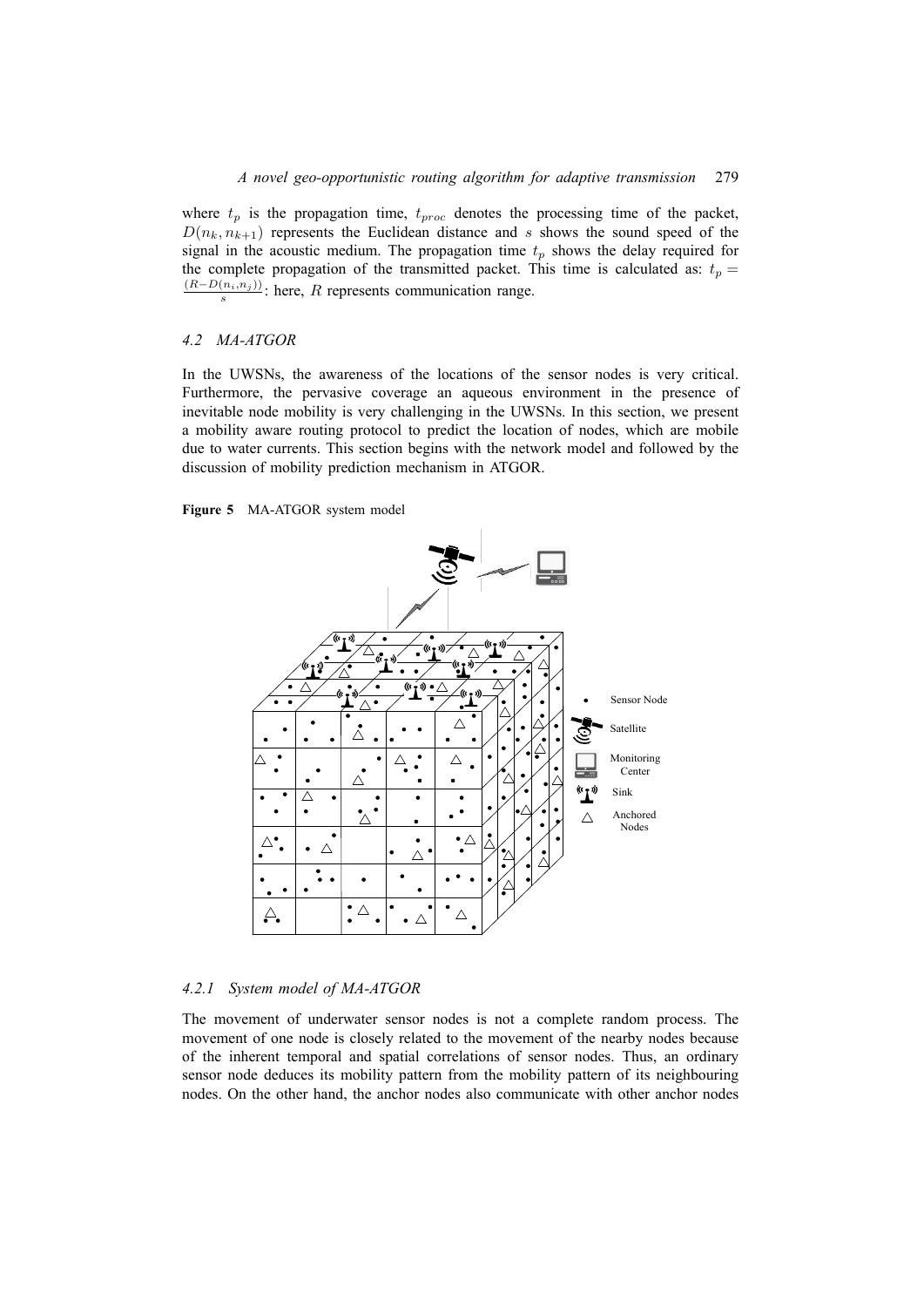to analyse their mobility pattern. Moreover, the spatial correlation is measured for the ordinary nodes in the neighbouring region. The anchor nodes serve as the intermediate nodes between the sinks and the ordinary nodes. We assume that there are '*n*' ordinary sensor nodes, which are deployed by following random uniform distribution over a 3D network field. In addition to the network model of ATGOR, there are '*j*' anchor nodes deployed at uniform random locations as depicted in Figure 5.

Due to low capabilities of sensor nodes, it is desired to utilise the node energy very efficiently. The anchor nodes are the powerful sensor nodes having ability to communicate with sinks. The ordinary nodes communicate with the anchor nodes by locating them within their communication ranges.

#### *4.2.2 Localisation of anchor nodes and the mobility prediction*

The anchor nodes periodically measure their locations for delivering data packet. Let us assume, the anchor nodes predict their locations after a certain prediction period  $T_1$ <sup>'</sup>. For every anchor node, the mobility speed vector is represented through **V** =  $[v_1, v_2, \ldots, v_k]$ . Here,  $v_k$  denotes the average speed of the nodes at period '*k*'. We employ a linear prediction model according to the mobility pattern of the nodes as formulated in equation (2).

$$
v(k) = \sum_{p=1}^{l} \varsigma_l v(k-l), 1 \le p \le l,
$$
\n(2)

where *p* is prediction steps' length and  $\varsigma$  denotes the coefficient of linear prediction model. *ς* can be computed from the localisation data, based on the previous prediction step. In localisation period, '*k*' is an anchor node, which measures its actual location by disseminating the beacon messages to the surface sinks. At the same time, it measures its expected new location based on the past measurements as follows:

$$
Locn(j,k) = Loca(j,k) + \sum_{p=i}^{k} T_1 \times v(p),
$$
\n(3)

here,  $Loc_n(j, k)$  is anchor node's new location '*k*' and  $Loc_a(j, k)$  is the actual location of the anchor node '*k*'. We consider the kinematic model to predict the node mobility due to water currents (Beerens et al., 1994). The kinematic model measures the node speed in *x* and *y* directions because the depths of the anchor nodes are fixed in the *z* dimension as:

$$
v_x = k_1 \lambda v \sin(k_2 x) \cos(k_3 y) + k_1 \lambda \cos(2k_1 t) + k_4,
$$
\n
$$
(4)
$$

$$
v_y = -\lambda v \cos(k_2 x) \sin(k_3 y) + k_5,\tag{5}
$$

where  $v_x$  and  $v_y$  are the speeds in the x and y directions, respectively,  $k_1$ ,  $k_2$ ,  $k_3$ ,  $k_4$ ,  $k_5$ , *v* and  $\lambda$  show the environmental factor(s), i.e., water currents and bathymetry.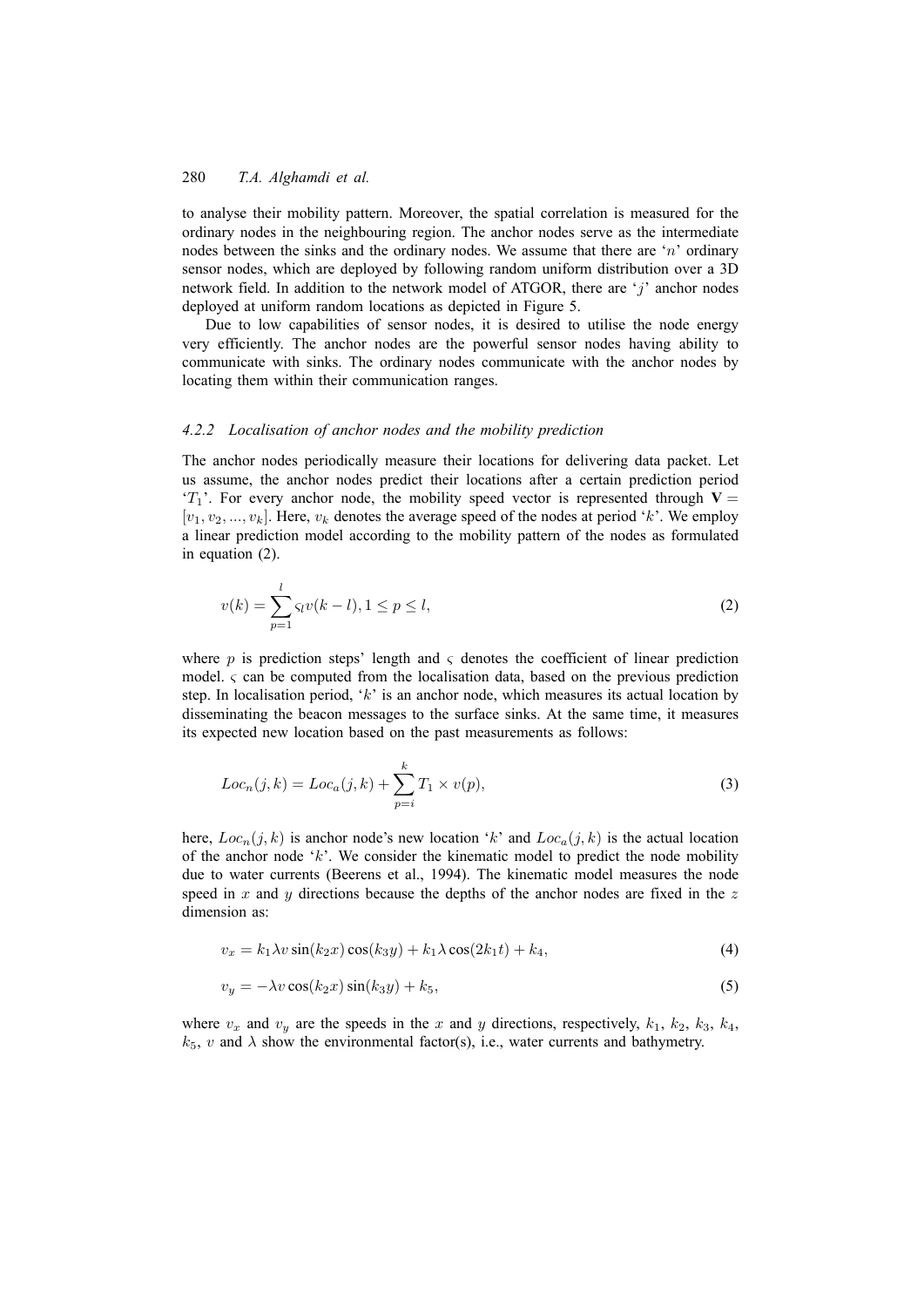### *4.2.3 Localisation of ordinary nodes and mobility prediction*

The spatial and time correlations are utilised to perform mobility prediction for ordinary sensor nodes. If the velocities of its neighbouring nodes are known, the velocity of node '*n*' in the *x* and *y* directions can be predicted as:

$$
v_{x,y}(n,k) = \sum_{j=1}^{n} \varphi_{nj} v_{x,y}(j,k),
$$
\n(6)

where *n* is the number of neighbours and  $\varphi$  is the related coefficient between the velocities of the anchor node and the ordinary node. It is computed as:  $\varphi_{nj} =$  $\frac{1}{d} \sum_{j=1}^{n} (1/d_{nj})$ . Here,  $d_{nj}$  denotes the Euclidean distance between nodes *n* and *j*. This mobility prediction is incorporated into the localisation process and then the location of an ordinary sensor node can be calculated as:

$$
Loc_{exp}(n, k+1) = Loc_{c}(j, k+1) + T_{1} \times v(j),
$$
\n(7)

where  $Loc_{exp}(n, k+1)$  and  $Loc_{c}(j, k+1)$  represent the expected location of the ordinary sensor node and the current location of the reference node, respectively. After performing this localisation, the routing is performed similar to the ATGOR.

#### **5 Linear programming and graphical analysis**

Linear programming is widely accepted and used quantitative optimisation technique, it provides optimal solutions. The optimal solution is obtained by formulating a linear optimisation problem, which consists of an objective function to be maximised or minimised, decision variables and the linear or nonlinear constraints. The decision variables are continuous and can take on any real value, which satisfies the defined constraints.

In this section, we optimise the energy consumption and the PDR for our proposed schemes and geometrically represent the feasible regions. Let us say, a set '*B*' of values forms a feasible region. This set is represented in the Euclidean plane formed by decision variables according to the defined constraints. A subset of values from '*B*' is said to be the feasible solution if it is within the feasible region. Among all feasible solutions, the one that maximises or minimises the objective function is an optimal solution.

*• Energy consumption minimisation:* It is necessary to minimise the consumption of energy in data communication for prolonging the network lifespan. For minimal energy dissipation, we define the following objective function.

$$
\min \sum_{i=1}^{n} (E_{tx}(i) + E_{rx}(i)),
$$
\n(8a)

where  $E_{tx} = l \times P_t$  and  $E_{rx} = l \times P_r$ . *l*,  $P_t$  and  $P_r$  are the packet size, power required for transmission and power used in reception, respectively. The constraints are:

$$
E_{residual} \ge E_{tx},\tag{8b}
$$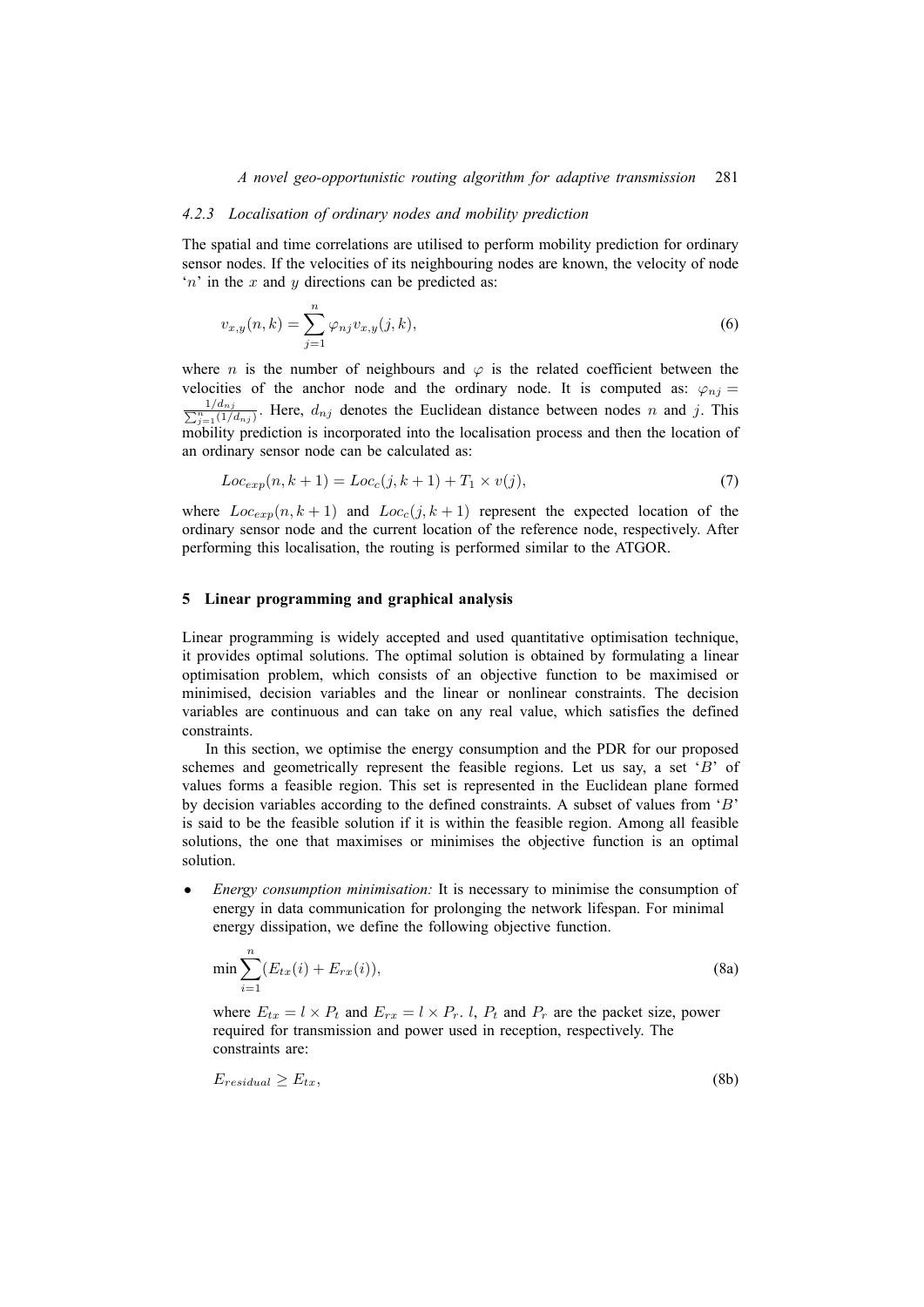$$
D_{communication} \le R_{max},\tag{8c}
$$

$$
E_{tx} \ge 0, E_{rx} \ge 0, D_{communication} \ge 0.
$$
\n(8d)





**Figure 7** MA-ATGOR: energy consumption (see online version for colours)



*• Graphical analysis for ATGOR:* Consider a scenario, where energy consumption of transmission and reception (with units of joule) can be represented as follows: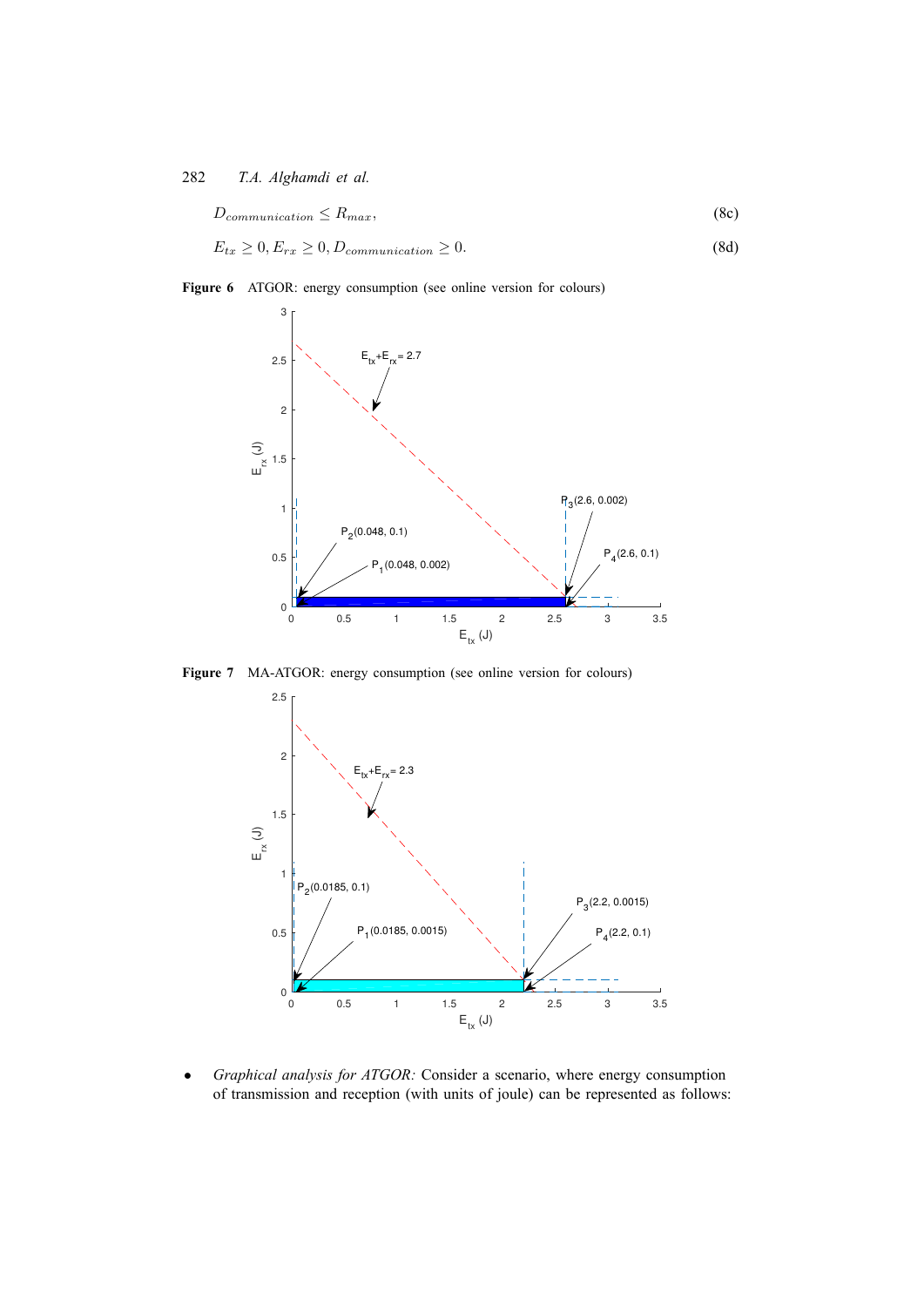$0.05 \le E_{tx} + E_{rx} \le 2.7$ ,  $0.002 \le E_{rx} \le 0.1$  and  $0.048 \le E_{tx} \le 2.6$ . Figure 6 shows that all the solutions in feasible region are acceptable. Now, each vertex of the bounded region is tested as: *P*1: (0.048, 0.002), *P*2: (0.048, 0.1), *P*3: (2.6, 0.002) and *P*4: (2.6, 0.1).

Hence, it is evident that all the solutions in the bounded region are valid. Any value of the energy consumption lying within this region is feasible for the better network performance. A point where the energy consumption value is minimum, is an optimal solution.

- *• Graphical analysis of MA-ATGOR:* Similar to ATGOR, we perform the graphical analysis for MA-ATGOR by following bounds:  $0.02 \leq E_{tx} + E_{rx} \leq 2.3$ , 0.0015  $≤ E_{rx} ≤ 0.1$  and  $0.0185 ≤ E_{tx} ≤ 2.2$ . Figure 7 shows the feasible region for energy consumption, which consists of all the feasible solutions. Now, we test every vertex depicted in Figure 7 at: *P*1: (0.0185, 0.0015), *P*2: (0.0185, 0.1), *P*3:  $(2.2, 0.0015)$  and  $P_4$ :  $(2.2, 0.1)$ . Therefore, it can be concluded that all solutions calculated by MA-ATGOR are valid.
- *• PDR maximisation:* We have a scenario in which we have 25 sinks and maximum number of sensor nodes are 450. Our objective is to minimise the consumption of energy with maximised PDR.

$$
\max(PDR),\tag{9a}
$$

the constraints are given as,

 $Pkt_{tx} > 0$ , (9b)

$$
Pkt_{rx} \geq 0,\tag{9c}
$$

$$
PDR \geq 0,\tag{9d}
$$

$$
D_{communication} \le R_{max}.\tag{9e}
$$

These are non-negative constraints for the number of packets transmitted and received.

- *• Graphical analysis for ATGOR:* The number of packets successfully received at the sink can be represented against the node density of network. The PDR of the network at some specific node densities 150, 200, and 450, are 0.28, 0.65 and 0.89, respectively. Figure 8 shows the bounded region for PDR of the network at different node densities. These points are within the feasible region and provide feasible solutions for the network. The optimal solution is at the point where PDR of the network is maximum.
- *• Graphical analysis for MA-ATGOR:* Similar to the above graphical methods, we perform the graphical analysis of PDR for MA-ATGOR at node densities 150, 200 and 450, the obtained values are 0.33, 0.52, and 0.94, respectively. Thus, it is proved that above calculated values are within the feasible region, seen from Figure 9. The optimal solution for MA-ATGOR is the feasible solution with maximum value.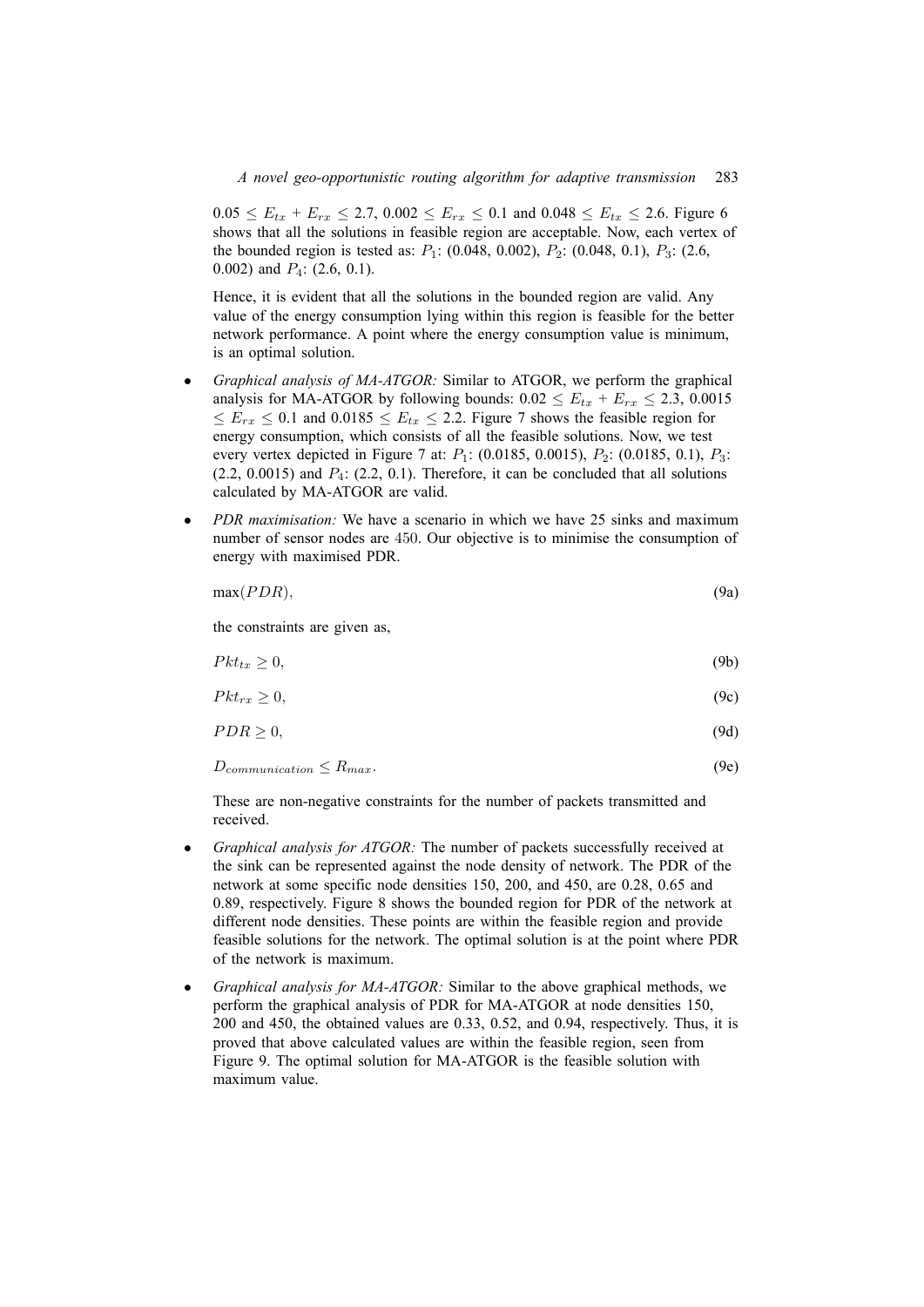



**Figure 9** MA-ATGOR: PDR (see online version for colours)



# **6 Simulation results and discussion**

To verify the efficiency of ATGOR in terms of void hole avoidance and maximised PDR, it is compared with a depth adjustment technique named as GEDAR.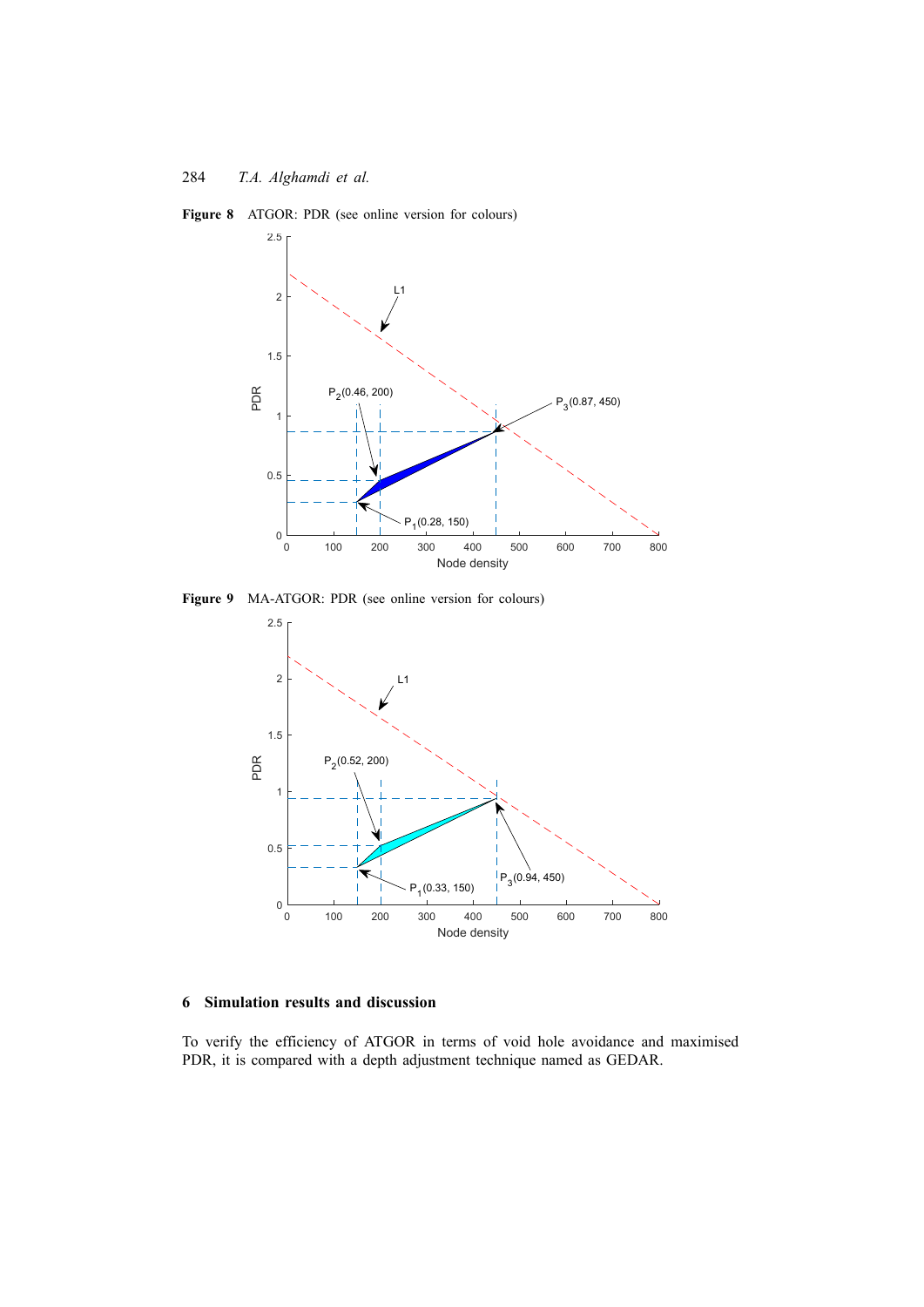#### *6.1 Parameter settings*

For conducting simulations, 150–450 sensor nodes and 25 sinks are deployed in 1,500  $m \times 1,500$  m  $\times 1,500$  m region. 20% of deployed nodes are anchored nodes. The initial energy of each node is 10 W. 150 m, 200 m, 250 m, 300 m, 350 m, 400 m and 450 m are different transmission ranges for sensor nodes. The size of data being sent in the network is 150. The amount of energy consumed in transmission of data and reception of data are 2 W and 0.1 W, respectively. Moreover, the energy for idle state is 10 mW.

#### *6.2 Performance metrics*

The proposed protocol is evaluated by considering:

- 1 PDR is the ratio of number of packets received successfully at sink to the packets transmitted from the source nodes
- 2 fraction of void nodes, which represents the ratio of average void nodes to the total number of nodes and the efficiency of the proposed transmission scheme
- 3 energy consumption per packet of each node is computed through the energy depletion per received packet from each node and it is measured in joules.

#### *6.3 Results and analysis*

### *6.3.1 Sink deployment and sink mobility analysis*

In this section, the proposed schemes is compared with GEDAR. For simulations, 150–450 sensor nodes are deployed over a  $(1,500 \times 1,500 \times 1,500)$  m<sup>3</sup> region. *V* and *V'* has a value of 8; each region has dimensions of  $(750 \times 750 \times 750)$  m<sup>3</sup> and the transmission range of sensor nodes is 250 m. *S* and *S ′* possess the values 16 and 48, respectively. The energy consumption values for transmission, reception, idle state, depth adjustment, packet size and data rate are taken from Coutinho et al. (2015).

Figure 10 shows the influence of node density on the network's energy consumption. This figure shows that energy consumption decreases with high node density. Moreover, GEDAR has high consumption of energy due to depth adjustment. For low densities, the energy consumption is high because more sensor nodes perform depth adjustment in the absence of forwarder nodes. GDSD and GDSD-AM have low energy consumption due to the distributed sink deployment.

The proposed deployment results in short communication distances because less transmission power is needed to transmit the data packet towards the destination. Figure 11 shows the PDR of the network. GDSD-AM has the highest PDR at different node densities because the displacement of sensor nodes decreases with adaptive mobility of sinks unlike to GDSD, GEDAR-16 and GEDAR-48. The improved PDR is a result of the availability of sink nodes at shorter distances.

The energy constrained nodes do not perform the depth adjustment. Thus, the energy consumed for depth adjustment is preserved in GDSD-AM. The fraction of void nodes is shown in Figure 12. The proposed schemes have less fraction of void nodes due to the geospatial division of nodes with uniform distributed sink deployment. In GDSD, the centered sink deployment leads all the sensor nodes to transmit the sensed data at the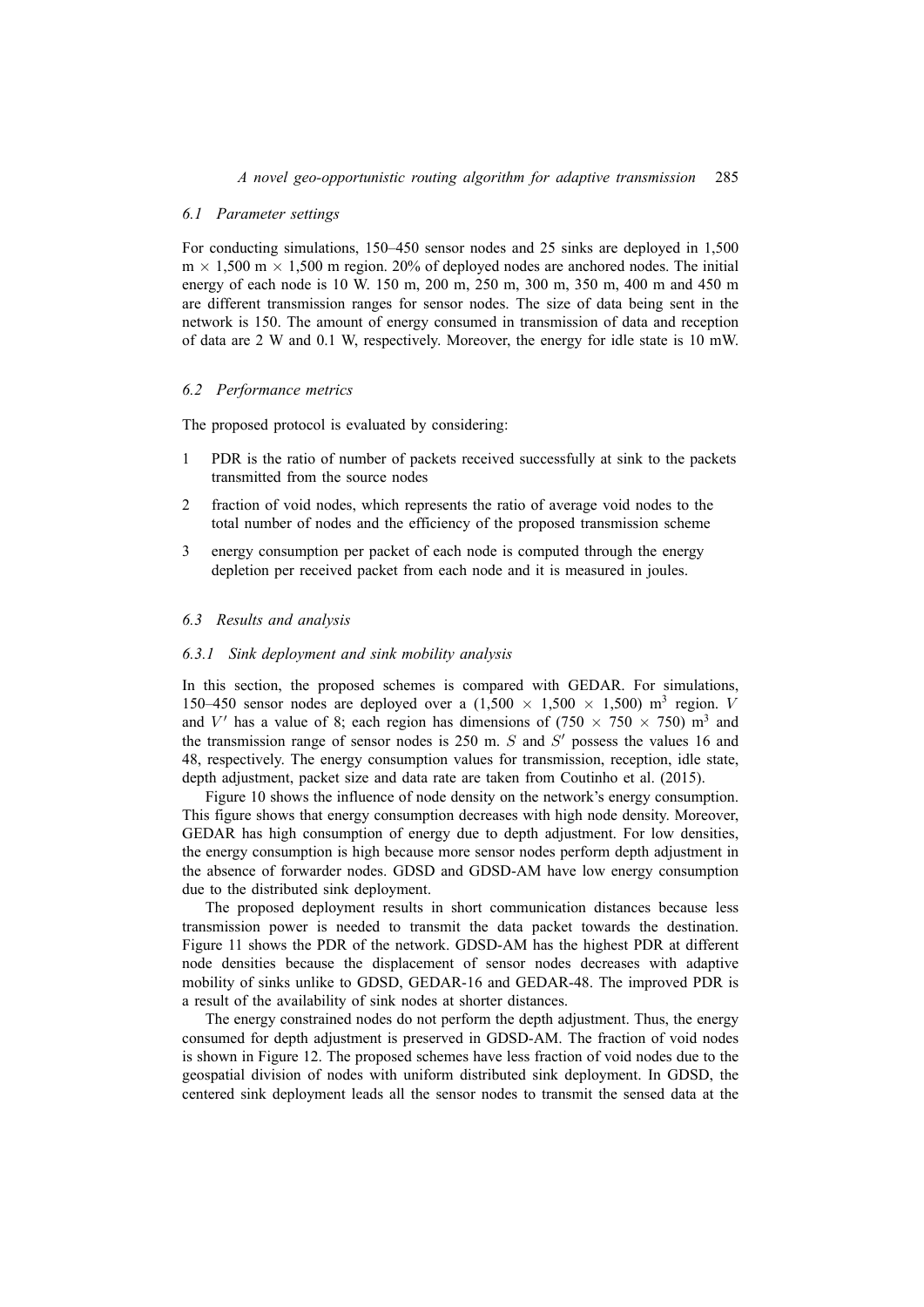optimal distances. While, in GDSD-AM, the sinks move adaptively to the new positions to recover the packet. On the other hand, a packet is transmitted at longer distances to reach the surface sinks in the GEDAR, so the fraction of voids is high. Hence, the proposed strategies help in improving the overall network performance with minimum energy cost among the compared scenarios.





**Figure 11** PDR at sink nodes (see online version for colours)

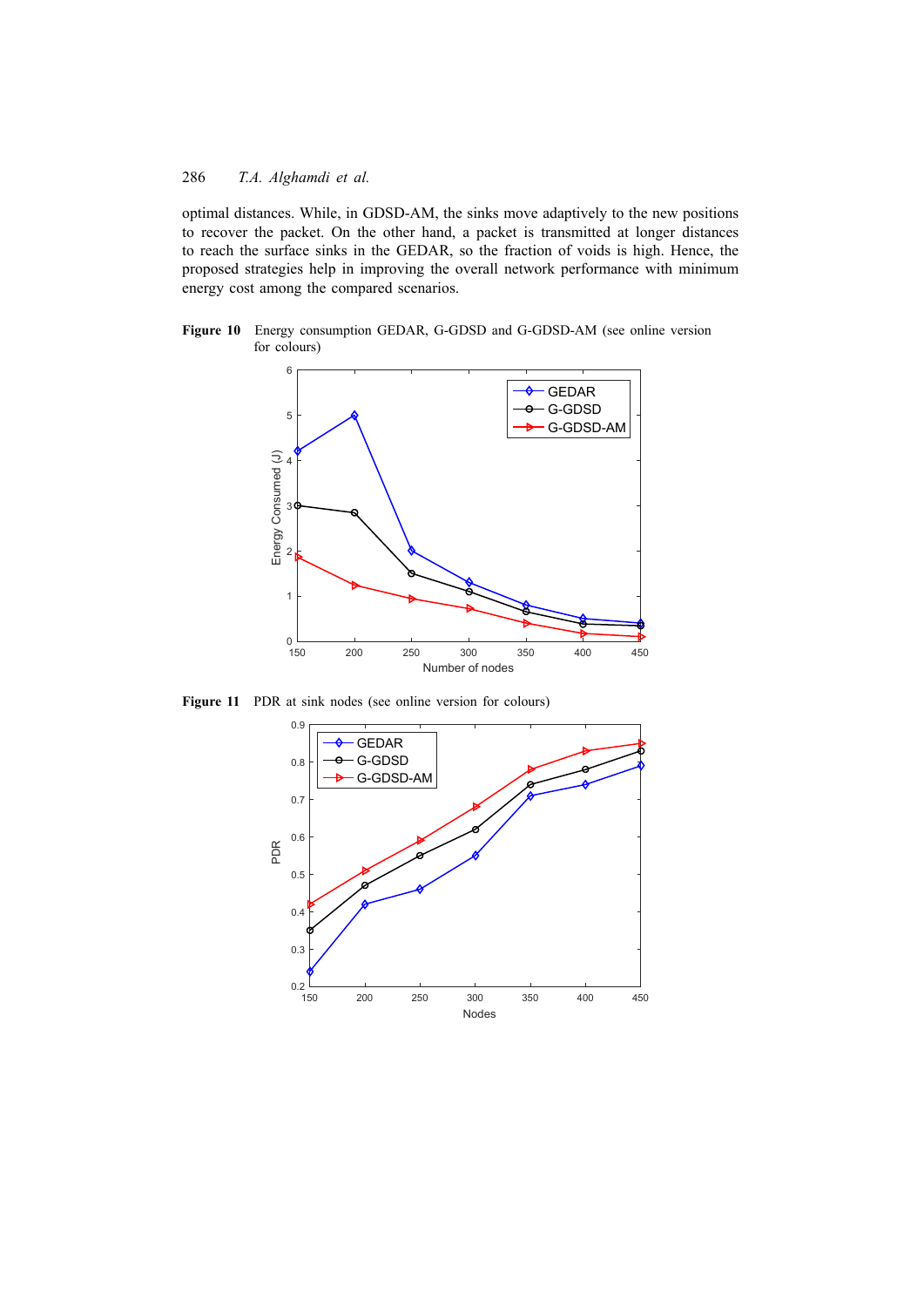**Figure 12** Fraction of void nodes via GEDAR, G-GDSD and G-GDSD-AM (see online version for colours)



**Figure 13** Energy consumption ATGOR, A-GDSD and AGDSD-AM (see online version for colours)



*6.3.2 Analysis of the proposed schemes with sink mobility*

For better understanding, we divide our simulation analysis of the proposed schemes into two scenarios as follows:

#### *Scenario 1*

Figure 13 shows that the void nodes reduce as the density of nodes keeps on increasing. The reason is that the sensor nodes adapt transmission range. A trade-off is found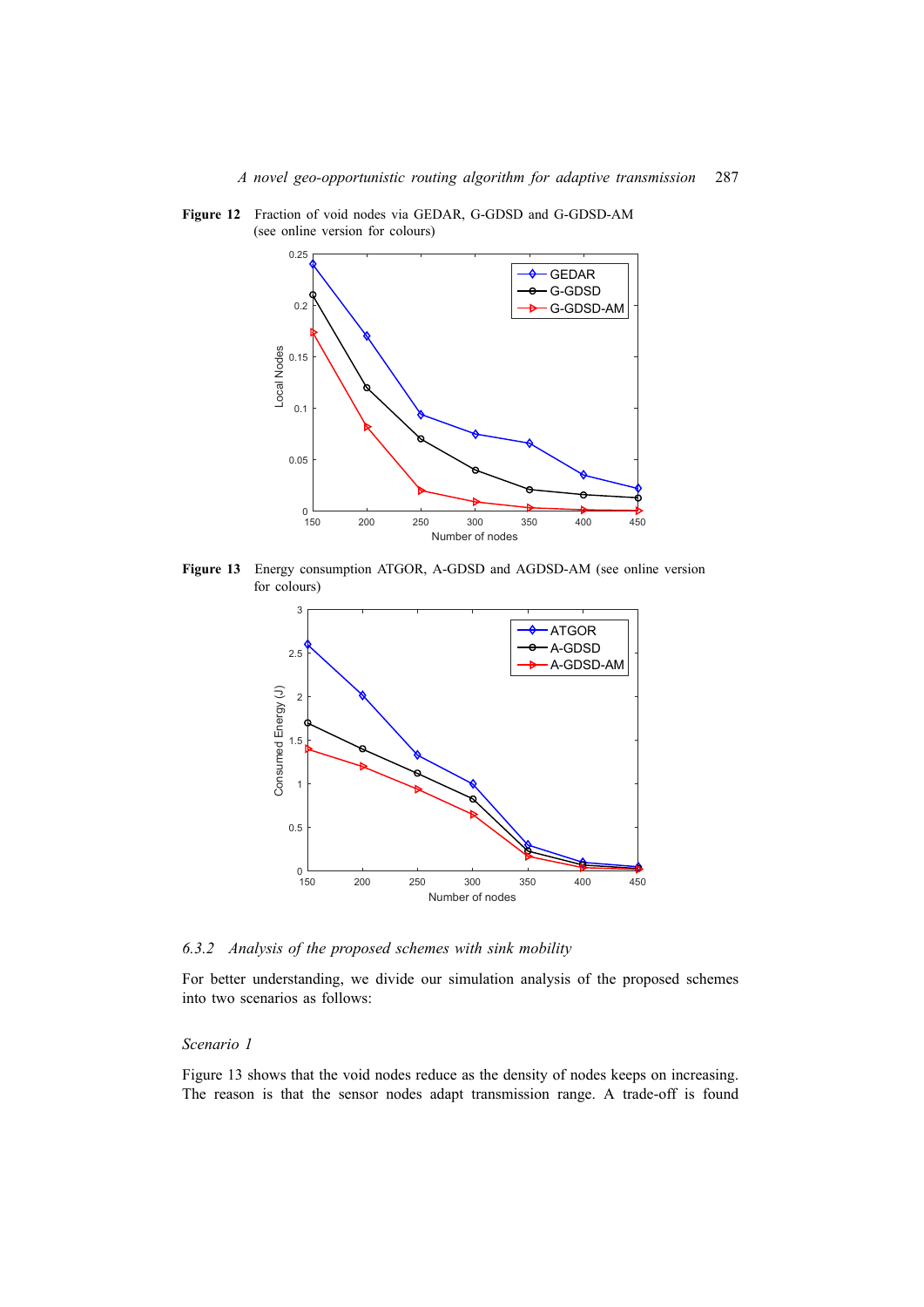between finding a reliable forwarder node and energy consumption. When any forwarder node is not found by sensor nodes, then they adjust their depth. In this depth adjust, a lot of energy is consumed. However, at the cost of this extra energy, the sensor nodes can find reliable forwarder nodes. Moreover in ATGOR, the sensor nodes adjust their transmission range adaptively to find the nearest sink and overcome void holes. Therefore, our proposed strategy helps in avoiding void holes. Furthermore, we present the ATGOR scheme with the attributes of GDSD and GDSD-AM. On the other hand, Figure 14 shows that our proposed strategy has improved PDR. The reason is that PDR improves with increased node density. Because, when the number of nodes in a particular region is increased, there would be less chance of existing void holes in the network. Moreover, when there are many nodes in a particular area then there are great chances of finding reliable neighbour nodes, which results in enhanced PDR. Additionally, by adjusting the transmission range, more sinks are found in shorter, which also results in improved PDR. The energy consumed in sending a packet from each node is shown in Figure 15. Energy consumption reduces with increased node density because a lot of neighbours are available for packet forwarding.

**Figure 14** Packets received at the sinks with different transmission level (see online version for colours)



MA-ATGOR predicts the node mobility pattern based on the neighbours movement, which results in improved network performance. MA-ATGOR is further tested with the sink deployment and mobility schemes. Figures 16, 17 and 18 show the fraction of void nodes, the PDR and the energy consumption, respectively. It can be seen that MA-ATGOR has less number of void nodes than the ATGOR. The sink deployment and sink mobility schemes help in improving the network performance. The MA-ATGOR reduces the communication cost because it minimises the consumption of energy, which is due to the location prediction mechanism. In MA-ATGOR, high number of nodes results in decreased consumption of energy, which further improves location coverage.

The MA-ATGOR overcomes the packet drop problem by predicting the locations of the sensor nodes. With the increase of node density, the MA-ATGOR shows higher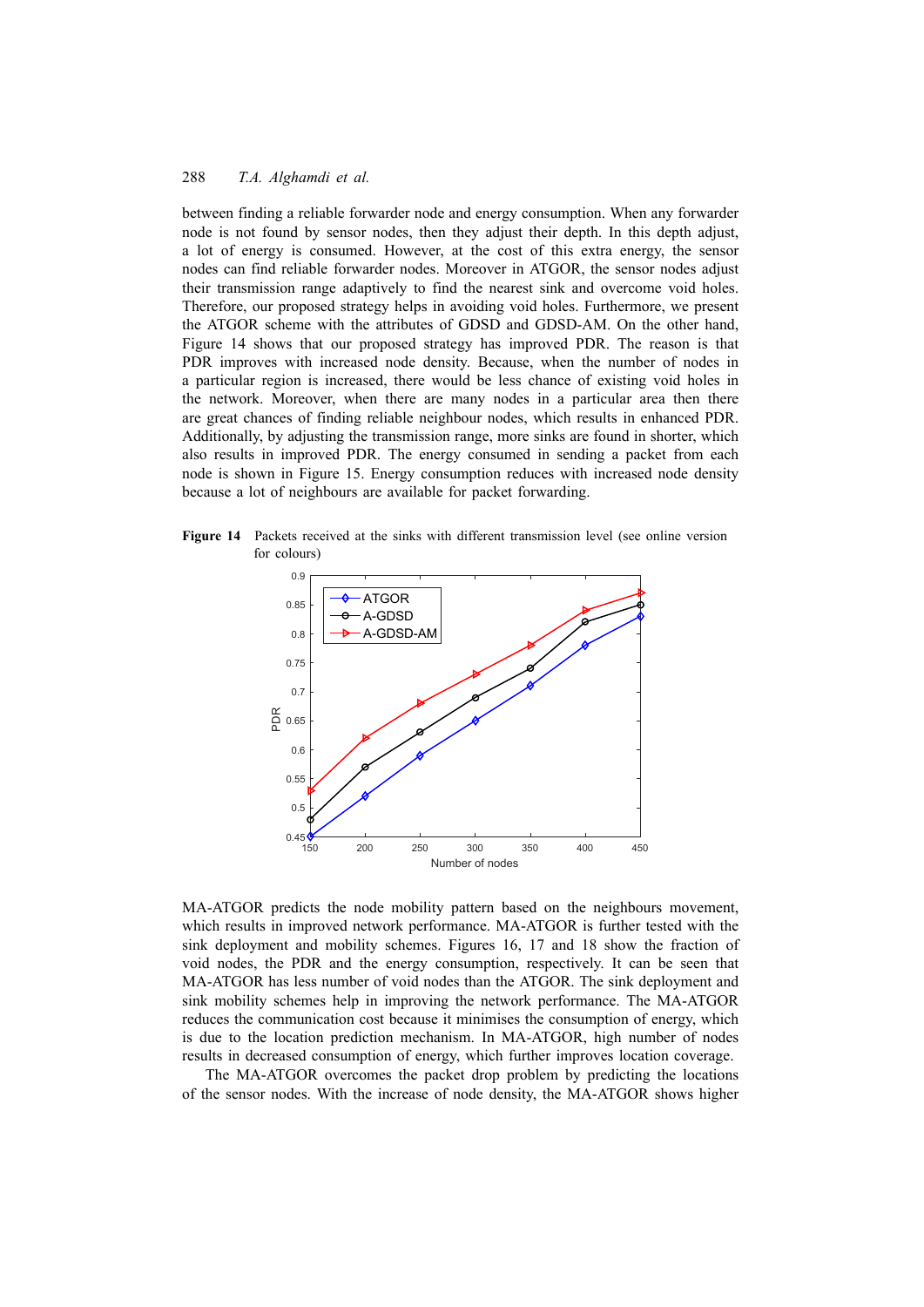PDR. The M-GDSD and M-GDSD-AM prove to be efficient in minimising the energy consumption and fraction of void nodes. Moreover, the packets received at the sinks are also increased.



**Figure 15** Fraction of void nodes via ATGOR, A-GDSD and A-GDSD-AM (see online version for colours)

**Figure 16** Energy consumption MA-ATGOR, M-GDSD and M-GDSD-AM (see online version for colours)



#### *Scenario 2*

In this scenario, we analyse the impact of transmission range on the network performance. The impact of different transmission level on PDR are shown in Figure 19. 150 m, 200 m, 250 m, 300 m, 350 m, 400 m and 450 m are transmission ranges, denoted by  $T_1$ ,  $T_2$ ,  $T_3$ ,  $T_4$ ,  $T_5$ ,  $T_6$  and  $T_7$ , respectively.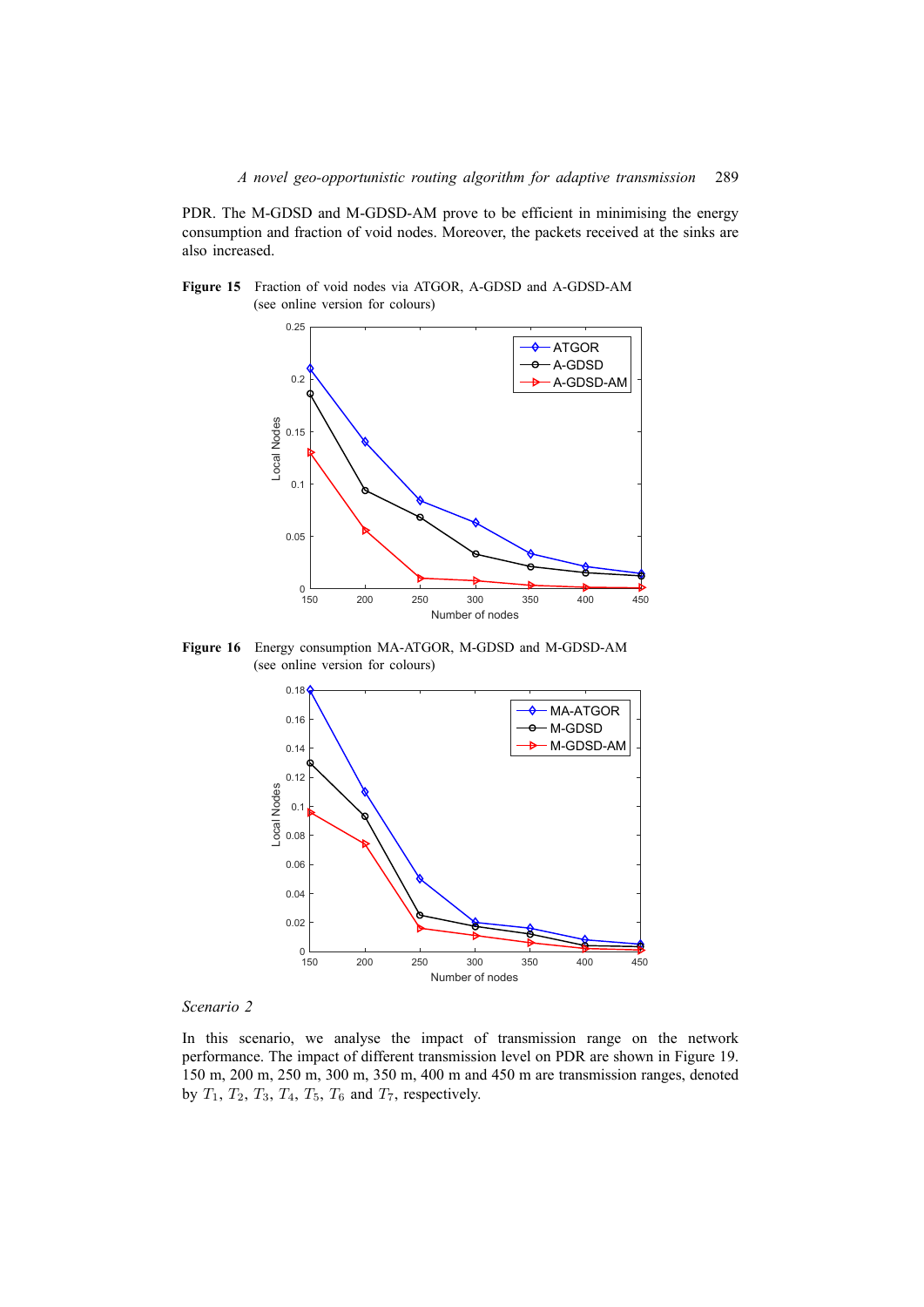**Figure 17** Packets received at the sinks using MA-ATGOR, M-GDSD and M-GDSD-AM (see online version for colours)



**Figure 18** Fraction of void nodes via MA-ATGOR, M-GDSD and M-GDSD-AM (see online version for colours)



The transmission levels are chosen by considering the suitable distances because too long transmission range deteriorates the network efficiency. The transmission range increases, which results in enhanced PDR. Hence, it is concluded that the packets sent from source are reached to destination successfully.

Figure 20 shows the number of nodes at various transmission level. The increase in the transmission range has positive impact on reducing the void nodes. As the transmission level increases, the number of void nodes decreases. The issue of void area us solved by high transmission level. Figure 21 shows the consumption of energy in sending each packet. High transmission levels lead to greater transmission distances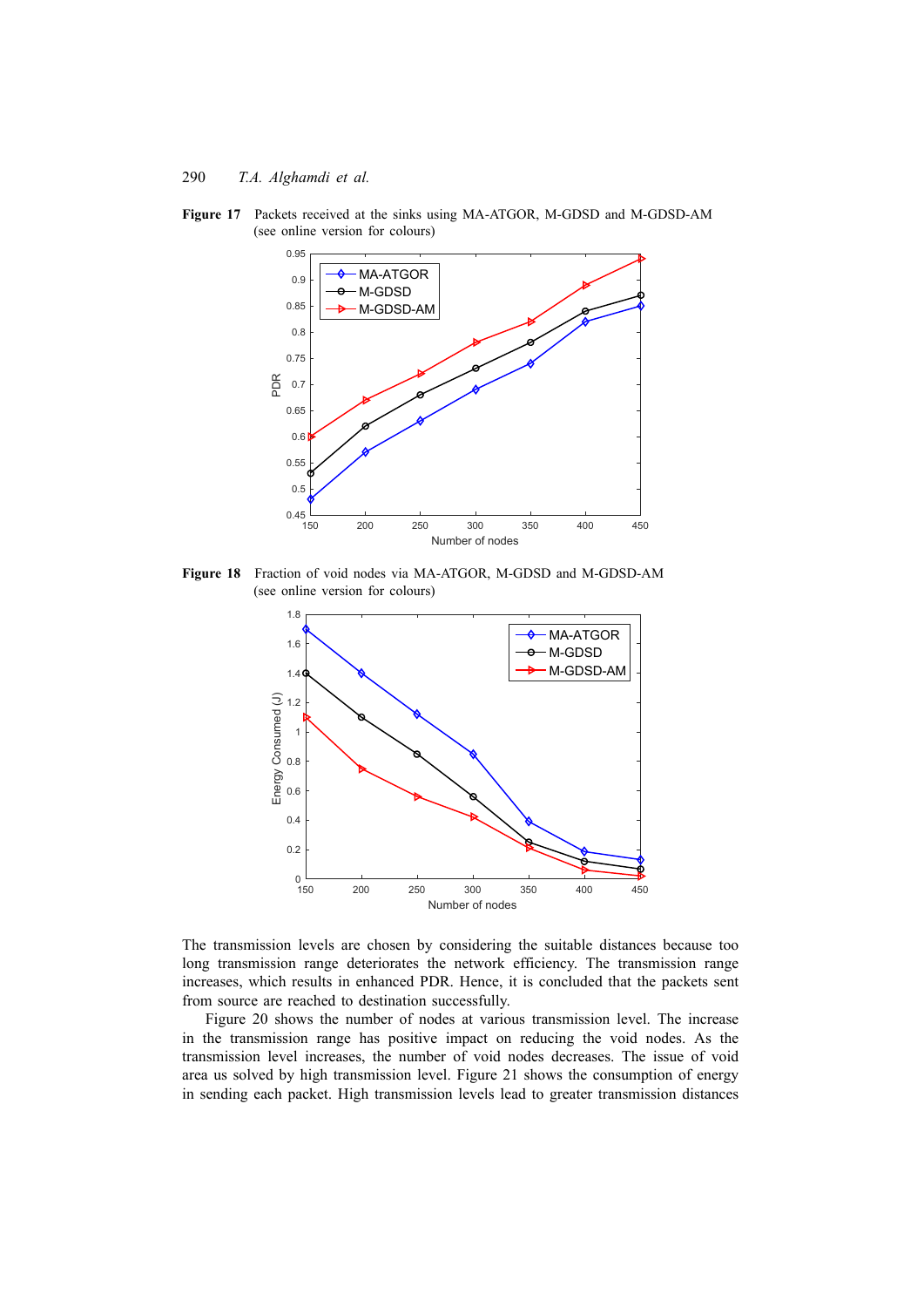resulting in greater energy consumption. At high node densities, the energy consumption is less because high node density requires less void areas to overcome.



Figure 19 Packets received at the sinks (see online version for colours)

**Figure 20** Energy consumption per packet (see online version for colours



Similarly, we perform the simulation analysis at various transmission ranges for MA-ATGOR. Figure 22 shows less number of void nodes than ATGOR for same transmission levels. The MA-ATGOR performs better localisation of sensor nodes, resulting in improved network performance. It can be seen from Figure 23 that the MA-ATGOR has minimum energy consumption than the ATGOR. When MA-ATGOR encounters less number of void nodes, it results in less packet drop and minimum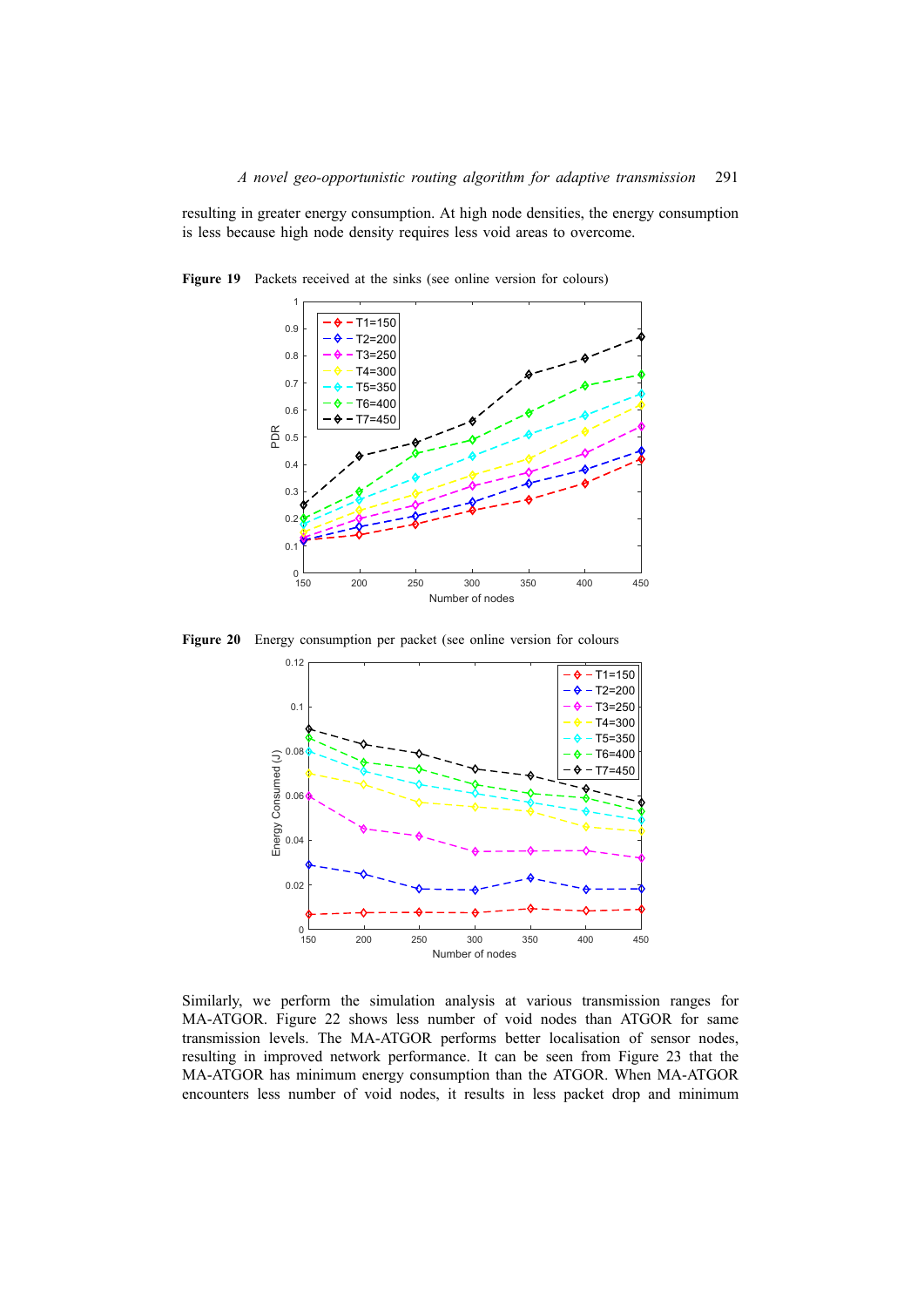re-transmissions. With mobility prediction of neighbouring sensor nodes, the PDR of the network is increased as shown in Figure 24.





**Figure 22** Fraction of void nodes with different transmission for MA-ATGOR (see online version for colours)

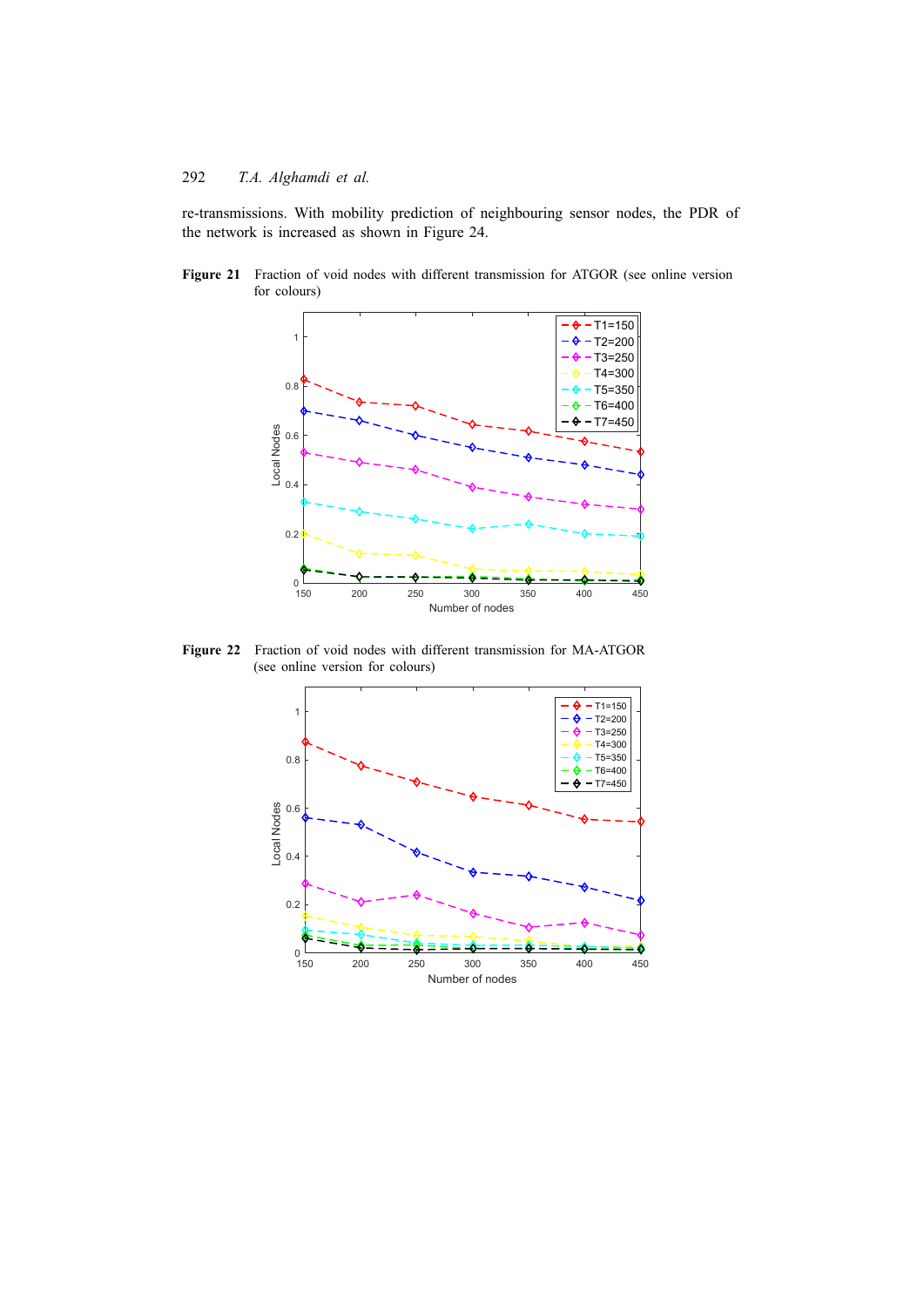

Figure 23 Energy consumption per message (see online version for colours)

**Figure 24** Packet delivery ratio (see online version for colours)



# **7 Conclusions**

In this paper, we have kept in mind the harsh environment of UWSN and proposed two routing mechanisms that continuously report nodes' activities towards the sinks in the underwater network. Before performing routing activity, we initially divide the 3D network field into small logical cubes for efficient data transmission. We have learned that the presence of multiple sinks can efficiently increases the delivery of data packets. For this purpose, we have deployed multiple sinks in our proposed schemes. Moreover, it is also concluded that due to adjustment of depth, the consumption of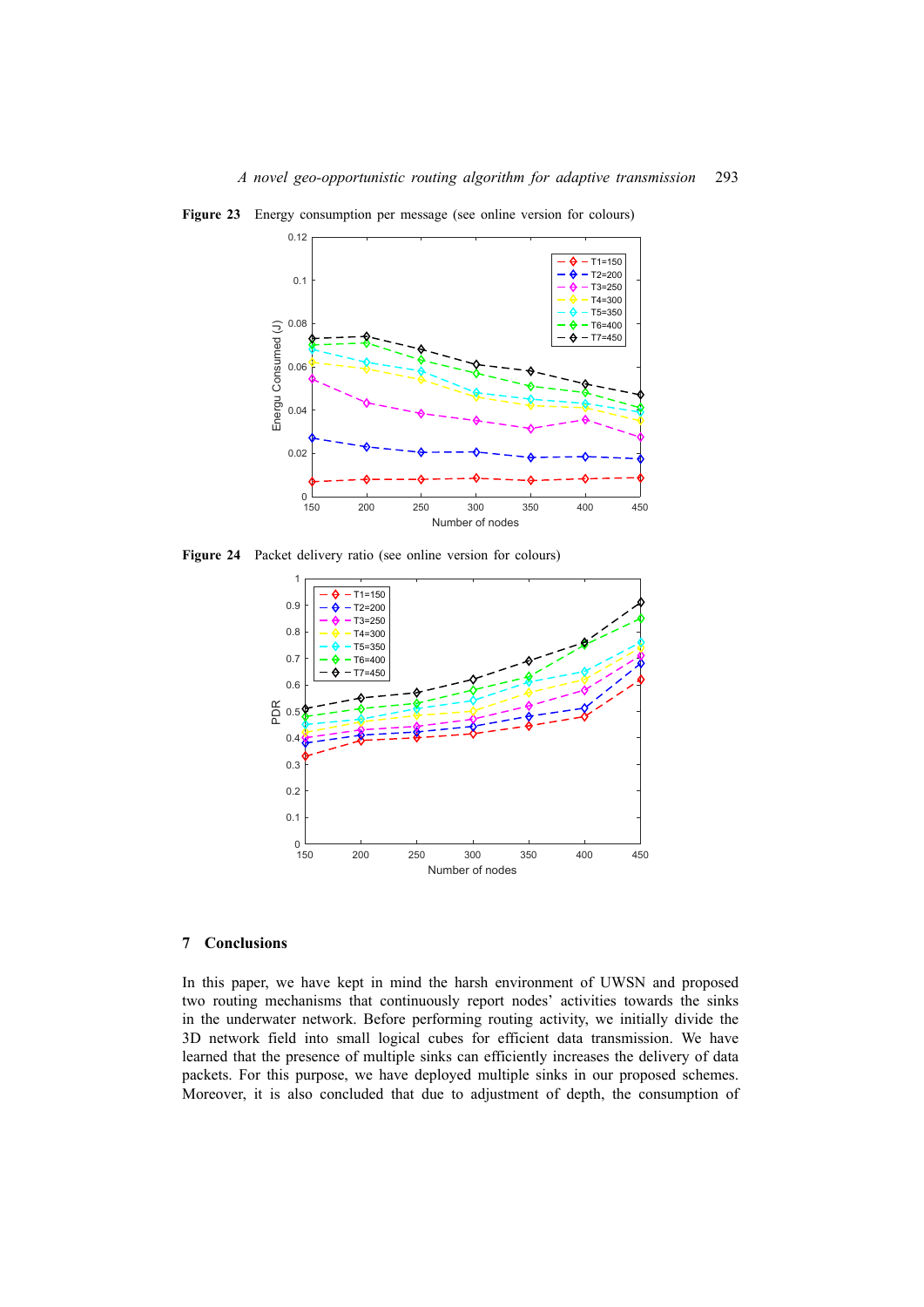energy is high. Therefore, the ATGOR performs limited depth adjustment of nodes. In ATGOR, distribution of neighbours is considered for the selection of forwarder node. In an empty adjacent cube, void regions are avoided by using ATGOR, because it has ability to adjust its communication range. In this way, it selects most reliable node within its new adjusted communication range. To further circumvent the effect of void nodes and depth adjustment, the proposed MA-ATGOR performs the mobility prediction for neighbouring nodes. The MA-ATGOR gives precise locations of the neighbouring nodes, which reduces energy consumption and provides better network coverage. To find out how we can maximise and minimise our objective function, we have considered linear optimisation for the evaluation of our proposed model. It shows that the adaptive transmission power, the geo-opportunistic routing and mobility prediction results in improved PDR.

# **References**

- Ahmed, G., Zhao, X. and Fareed, M.M.S. (2019) 'A hybrid energy equating game for energy management in the internet of underwater things', *Sensors*, Vol. 19, No. 10, p.2351.
- Ali, M., Khan, A., Aurangzeb, K., Ali, I., Mahmood, H., Haider, S.I. and Bhatti, N. (2019) 'CoSiM-RPO: cooperative routing with sink mobility for reliable and persistent operation in underwater acoustic wireless sensor networks', *Sensors*, Vol. 19, No. 5, p.1101.
- Al-Salti, F., Alzeidi, N. and Arafeh, B. (2014) 'A new multipath grid-based geographic routing protocol for underwater wireless sensor networks', in *2014 International Conference on Cyber-Enabled Distributed Computing and Knowledge Discovery*, IEEE, October, pp.331–336.
- Awais, M., Javaid, N., Rehman, A., Qasim, U., Alhussein, M. and Aurangzeb, K. (2019) 'Towards void hole alleviation by exploiting the energy efficient path and by providing the interference-free proactive routing protocols in IoT enabled underwater WSNs', *Sensors*, Vol. 19, No. 6, p.1313.
- Beerens, S.P., Ridderinkhof, H. and Zimmerman, J.T.F. (1994) 'An analytical study of chaotic stirring in tidal areas', *Chaos, Solitons & Fractals*, Vol. 4, No. 6, pp.1011–1029.
- Bu, R., Wang, S. and Wang, H. (2018) 'Fuzzy logic vector-based forwarding routing protocol for underwater acoustic sensor networks', *Transactions on Emerging Telecommunications Technologies*, Vol. 29, No. 3, p.e3252.
- Butt, S.A., Bakar, K.A., Javaid, N., Gharaei, N., Ishmanov, F., Afzal, M.K., Mehmood, M.K. and Mujahid, M.A. (2019) 'Exploiting layered multi-path routing protocols to avoid void hole regions for reliable data delivery and efficient energy management for IoT-enabled underwater WSNs', *Sensors*, Vol. 19, No. 3, p.510.
- Celik, A., Saeed, N., Shihada, B., Al-Naffouri, T.Y. and Alouini, M.S. (2020) *Opportunistic Routing for Opto-Acoustic Internet of Underwater Things*, arXiv preprint arXiv:2002.08420.
- Chen, N., Qiu, T., Zhou, X., Li, K. and Atiquzzaman, M. (2019) 'An intelligent robust networking mechanism for the internet of things', *IEEE Communications Magazine*, Vol. 57, No. 11, pp.91–95.
- Chen, N., Qiu, T., Mu, C., Han, M. and Zhou, P. (2020) 'Deep actor-critic learning-based robustness enhancement of internet of things', *IEEE Internet of Things Journal*, Vol. 7, No. 7, pp.6191–6200.
- Chitharanjan, K. and Senthil Kumar, R. (2021) 'A study of resource allocation techniques in cloud computing', *International Journal of Business Information Systems*, Vol. 36, No. 2, pp.254–269.
- Coutinho, R.W., Boukerche, A., Vieira, L.F. and Loureiro, A.A. (2015) 'Modeling and analysis of opportunistic routing in low duty-cycle underwater sensor networks', in *Proceedings of the 18th ACM International Conference on Modeling, Analysis and Simulation of Wireless and Mobile Systems*, November, pp.125–132.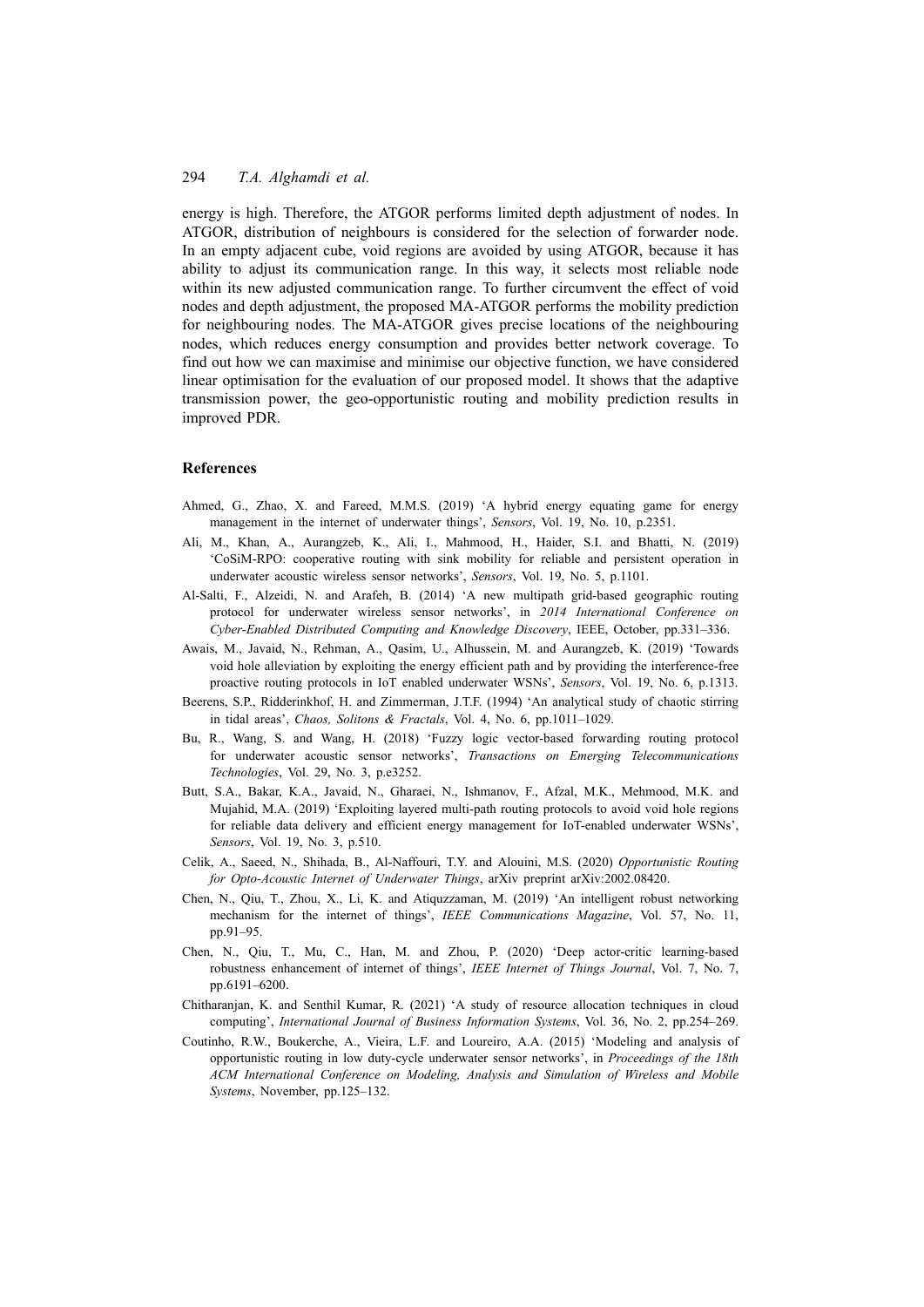- Coutinho, R.W., Boukerche, A., Vieira, L.F. and Loureiro, A.A. (2015) 'Geographic and opportunistic routing for underwater sensor networks', *IEEE Transactions on Computers*, Vol. 65, No. 2, pp.548–561.
- Coutinho, R.W., Boukerche, A. and Loureiro, A.A. (2020) 'A novel opportunistic power controlled routing protocol for internet of underwater things', *Computer Communications*, Vol. 150, pp.72–82.
- Feng, P., Qin, D., Ji, P., Zhao, M., Guo, R. and Berhane, T.M. (2019) 'Improved energy-balanced algorithm for underwater wireless sensor network based on depth threshold and energy level partition', *EURASIP Journal on Wireless Communications and Networking*, Vol. 2019, No. 1, pp.1–15.
- Ghoreyshi, S.M., Shahrabi, A. and Boutaleb, T. (2018) 'A stateless opportunistic routing protocol for underwater sensor networks', *Wireless Communications and Mobile Computing*, Vol. 2018, Article ID 8237351, pp.1–18.
- Gul, S., Javaid, N., Wadud, Z., Sher, A. and Ahmed, S. (2019) 'Adaptive transmission based geographic and opportunistic routing in UWSNs', in *Recent Trends and Advances in Wireless and IoT-Enabled Networks*, pp.283–290, Springer, Charm.
- Han, G., Long, X., Zhu, C., Guizani, M., Bi, Y. and Zhang, W. (2019) 'An AUV location prediction-based data collection scheme for underwater wireless sensor networks', *IEEE Transactions on Vehicular Technology*, Vol. 68, No. 6, pp.6037–6049.
- Harb, H., Makhoul, A. and Couturier, R. (2015) 'An enhanced K-means and ANOVA-based clustering approach for similarity aggregation in underwater wireless sensor networks', *IEEE Sensors Journal*, Vol. 15, No. 10, pp.5483–5493.
- Javaid, N., Cheema, S., Akbar, M., Alrajeh, N., Alabed, M.S. and Guizani, N. (2017) 'Balanced energy consumption based adaptive routing for IoT enabling underwater WSNs', *IEEE Access*, Vol. 5, pp.10040–10051, DOI: 10.1109/ACCESS.2017.2706741.
- Khan, M.A., Javaid, N., Javaid, S., Khalid, A., Nasser, N. and Imran, M. (2020) 'A novel cooperative link selection mechanism for enhancing the robustness in scale-free IoT networks', in *2020 International Wireless Communications and Mobile Computing (IWCMC)*, IEEE, June, pp.2222–2227.
- Li, X., Wang, C., Yang, Z., Yan, L. and Han, S. (2018) 'Energy-efficient and secure transmission scheme based on chaotic compressive sensing in underwater wireless sensor networks', *Digital Signal Processing*, Vol. 81, pp.129–137, ISSN 1051-2004, DOI: 10.1016/j.dsp.2018.07.006.
- Mazinani, S.M., Yousefi, H. and Mirzaie, M. (2018) 'A vector-based routing protocol in underwater wireless sensor networks', *Wireless Personal Communications*, Vol. 100, No. 4, pp.1569–1583.
- Nicopolitidis, P., Papadimitriou, G.I. and Pomportsis, A.S. (2010) 'Adaptive data broadcasting in underwater wireless networks', *IEEE Journal of Oceanic Engineering*, Vol. 35, No. 3, pp.623–634.
- Noh, Y., Lee, U., Wang, P., Choi, B.S.C. and Gerla, M. (2012) 'VAPR: void-aware pressure routing for underwater sensor networks', *IEEE Transactions on Mobile Computing*, Vol. 12, No. 5, pp.895–908.
- Noh, Y., Lee, U., Lee, S., Wang, P., Vieira, L.F., Cui, J.H., Gerla, M. and Kim, K. (2015) 'Hydrocast: pressure routing for underwater sensor networks', *IEEE Transactions on Vehicular Technology*, Vol. 65, No. 1, pp.333–347.
- Oliveira, D., Dantas, J., Rosa, N., Maciel, P., Matos, R. and Brinkmann, A. (2019) 'A dependability and cost optimisation method for private cloud infrastructures', *International Journal of Web and Grid Services*, Vol. 15, No. 4, pp.367–393.
- Parra, G.D.L.T., Rad, P., Choo, K.K.R. and Beebe, N. (2020) 'Detecting internet of things attacks using distributed deep learning', *Journal of Network and Computer Applications*, Vol. 163, p.102662, ISSN: 1084-8045, DOI: 10.1016/j.jnca.2020.102662.